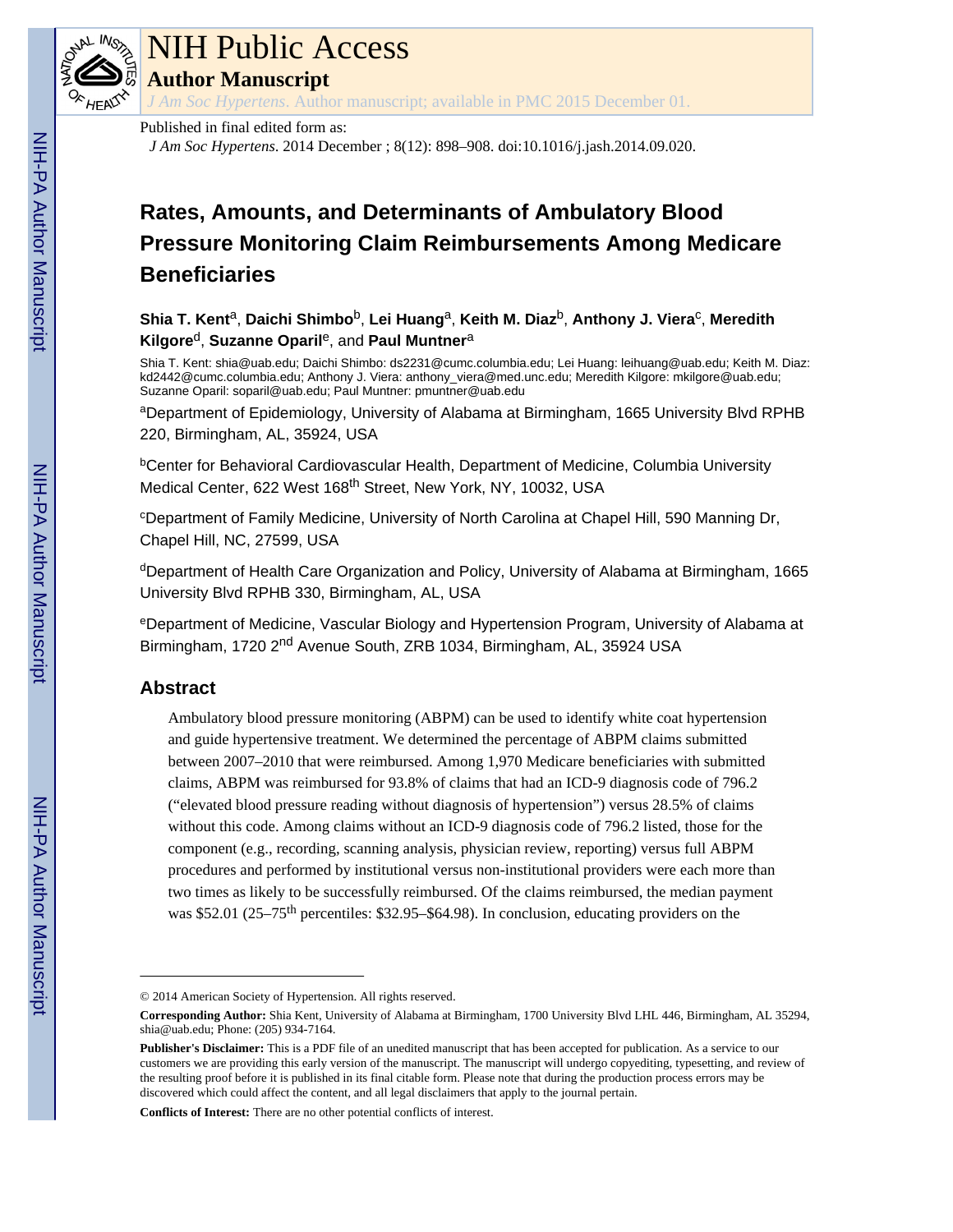ABPM claims reimbursement process and evaluation of Medicare reimbursement may increase the appropriate use of ABPM and improve patient care.

#### **Keywords**

White Coat Hypertension; Blood Pressure Monitoring; Ambulatory; Medicare; Insurance; Health; Reimbursement

#### **INTRODUCTION**

In the United States (US), the diagnosis and management of hypertension are primarily guided by blood pressure (BP) readings obtained in the clinic setting [1, 2]. However, many persons exhibit a white coat effect, defined as having BP that is higher in the clinic versus out-of-clinic setting, or white coat hypertension (WCH), defined as having hypertension based on clinic measurements despite having non-elevated BP outside of the clinic setting [3]. WCH is estimated to be present in 15% to 25% of individuals with elevated clinic BP [4]. It is generally accepted that the risk of cardiovascular disease in patients with WCH is low compared with those whose clinic and ambulatory BPs are both elevated (i.e., sustained hypertension) [4]. Ambulatory BP monitoring (ABPM) is considered the "gold standard" for identifying WCH, and has been found to be a cost-effective method to avoid overuse of antihypertensive medications [5, 6].

In 2001, the US Centers for Medicaid and Medicare Services (CMS) approved reimbursement for ABPM for patients with suspected WCH [7]. Despite the high prevalence of WCH in individuals with elevated clinic BP, only 0.1% of Medicare beneficiaries had a claim submitted for ABPM between 2007 and 2010 (see accompanying Shimbo et al. JASH article in current issue). These findings suggest that ABPM is being underutilized in Medicare beneficiaries. Concerns about unreimbursed claims and low reimbursement amounts may be barriers to performing ABPM in Medicare beneficiaries. Identifying factors that are associated with the successful reimbursement of ABPM by CMS may encourage its more widespread use in clinical practice. We examined the percentage of Medicare ABPM claims submitted that were reimbursed and the factors associated with successful reimbursement. We also examined the amounts reimbursed to providers and the factors associated with higher reimbursement amounts.

# **METHODS**

We conducted a study of Medicare beneficiaries using the 2006–2010 national 5% random sample from the CMS. Medicare is a US federal health insurance program administered by the CMS that covers individuals 65 years of age and older, on disability, or who have endstage renal disease. Coverage may be chosen on a fee-for-service basis or through contracts with managed care organizations (i.e., Part C coverage also known as Medicare Advantage). Medicare data used for the current analyses were derived from the beneficiary enrollment file and fee-for-service Parts A (inpatient), B (outpatient), and D (pharmacy) claims. These data sources provide Medicare claims and assessment data linked by beneficiary across the continuum of care. We excluded Medicare beneficiaries with coverage through Part C from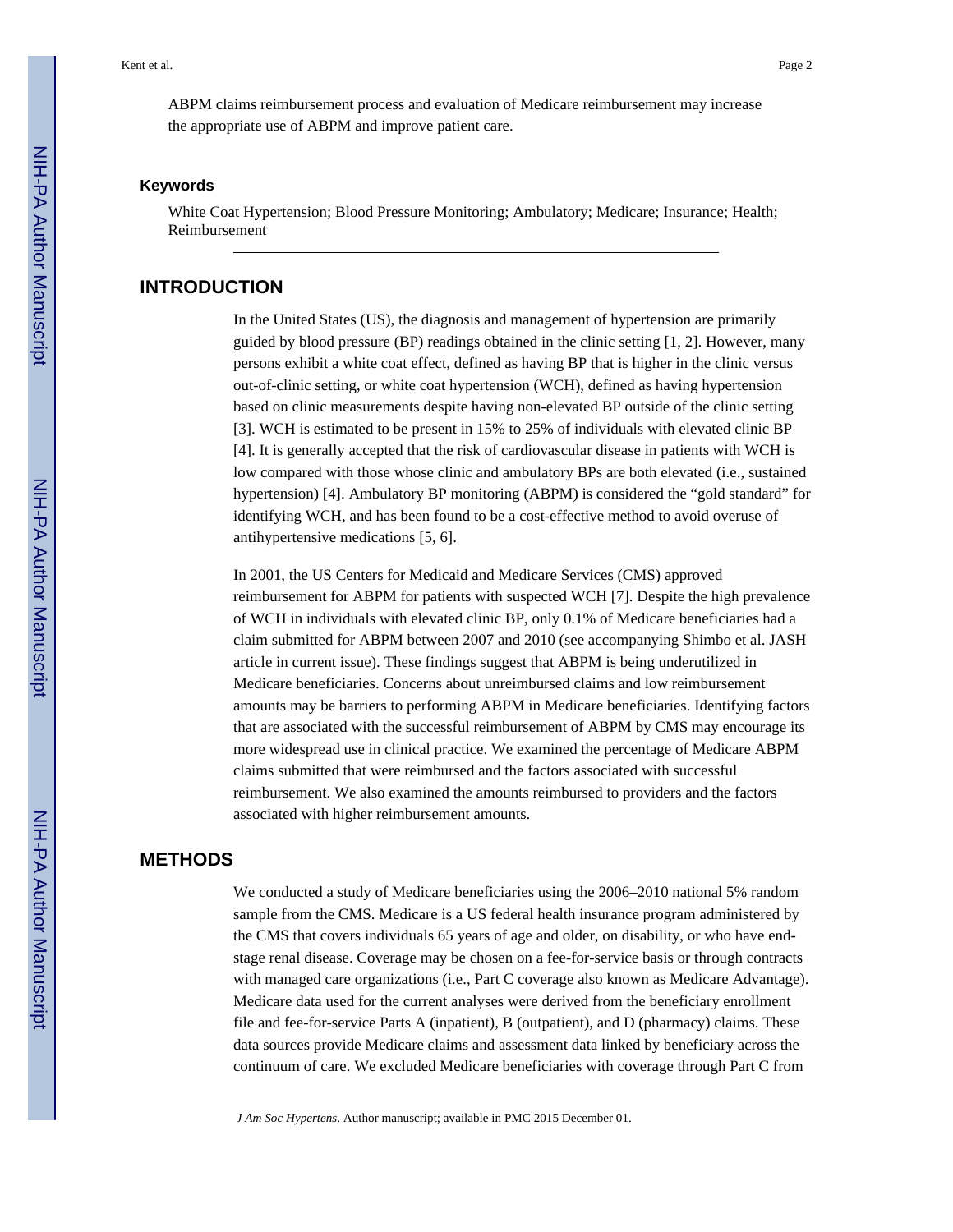the current analysis, as claims are incomplete for these individuals. CMS and the Institutional Review Board at the University of Alabama at Birmingham approved the study.

ABPM procedures were identified from 2007–2010 claims submitted through Medicare Part B. ABPM claims from 2006 were not included, allowing for a 365 day "look back" preceding the ABPM index claim that was used to define covariates, including healthcare utilization and comorbidities, for Medicare beneficiaries. Claims included those with Healthcare Common Procedure Coding System (HCPCS) codes for the "full" ABPM procedure (HCPCS code 93784) or the recording, scanning analysis, physician review, and reporting components (HCPCS codes 93786, 93788, or 93790) (Table 1). Each beneficiary's first ABPM claim was used as his/her "index" claim. As all ABPM components may not be performed on the same date, we created an ABPM "episode" for each participant. The ABPM episode consisted of all ABPM claims submitted within a 30 day period beginning with and including the index claim (Figure 1). Reimbursement amounts are listed on ABPM claims. We categorized beneficiaries by whether or not at least one of their ABPM claims in the episode period was reimbursed, defined as a CMS payment of over \$0. Beneficiaries were required to have continuous full Medicare coverage (Medicare Parts A, B and D coverage) and to reside in the 50 US states or Washington DC for the entire 365 day look back period through the 30 day ABPM episode period. In order to have the sample represent the general population, we excluded beneficiaries who were < 65 years of age at the start of the 365 day look back period.

#### **Covariates**

*A priori*-selected covariates were used to characterize Medicare beneficiaries with ABPM claims. Demographics, defined using the Medicare beneficiary enrollment file, included age, gender, race/ethnicity grouped as non-Hispanic white or other, Medicare/Medicaid dual eligibility for the entire look back period as a measure of poverty, and urban/rural status as defined using Rural/Urban Commuting Area codes. Diabetes, coronary heart disease, and kidney disease were defined using claims during the look back period and previously published algorithms (Appendix 1). We also determined the number of outpatient visits for hypertension each beneficiary had during the look back period. This was defined by the number of separate days with an outpatient physician evaluation and management claim with an International Classification of Diseases, 9<sup>th</sup> revision (ICD-9) diagnosis code of 401.x (i.e. "malignant, benign or unspecified essential hypertension"). The number of antihypertensive medication classes each beneficiary filled during the look back period was identified from the Medicare Part D file. Antihypertensive medication classes were defined as listed in the Joint National Committee on Prevention, Detection, Evaluation, and Treatment of High Blood Pressure (JNC 7) guidelines [8] and were updated by two authors (D.S., S.O.) to include newer medications. We defined WCH by the ICD-9 diagnosis code of 796.2 (i.e. "elevated blood pressure reading without diagnosis of hypertension"). Beneficiaries were considered to have a history of WCH if an ICD-9 code of 796.2 was present on one or more claims during the look back period. A WCH diagnosis was considered to be made concurrent with a beneficiary's ABPM claim if the diagnosis code of 796.2 was listed on the claim. We also categorized beneficiaries by whether at least one ABPM claim was submitted by a cardiologist (specialty code "06"), an institutional provider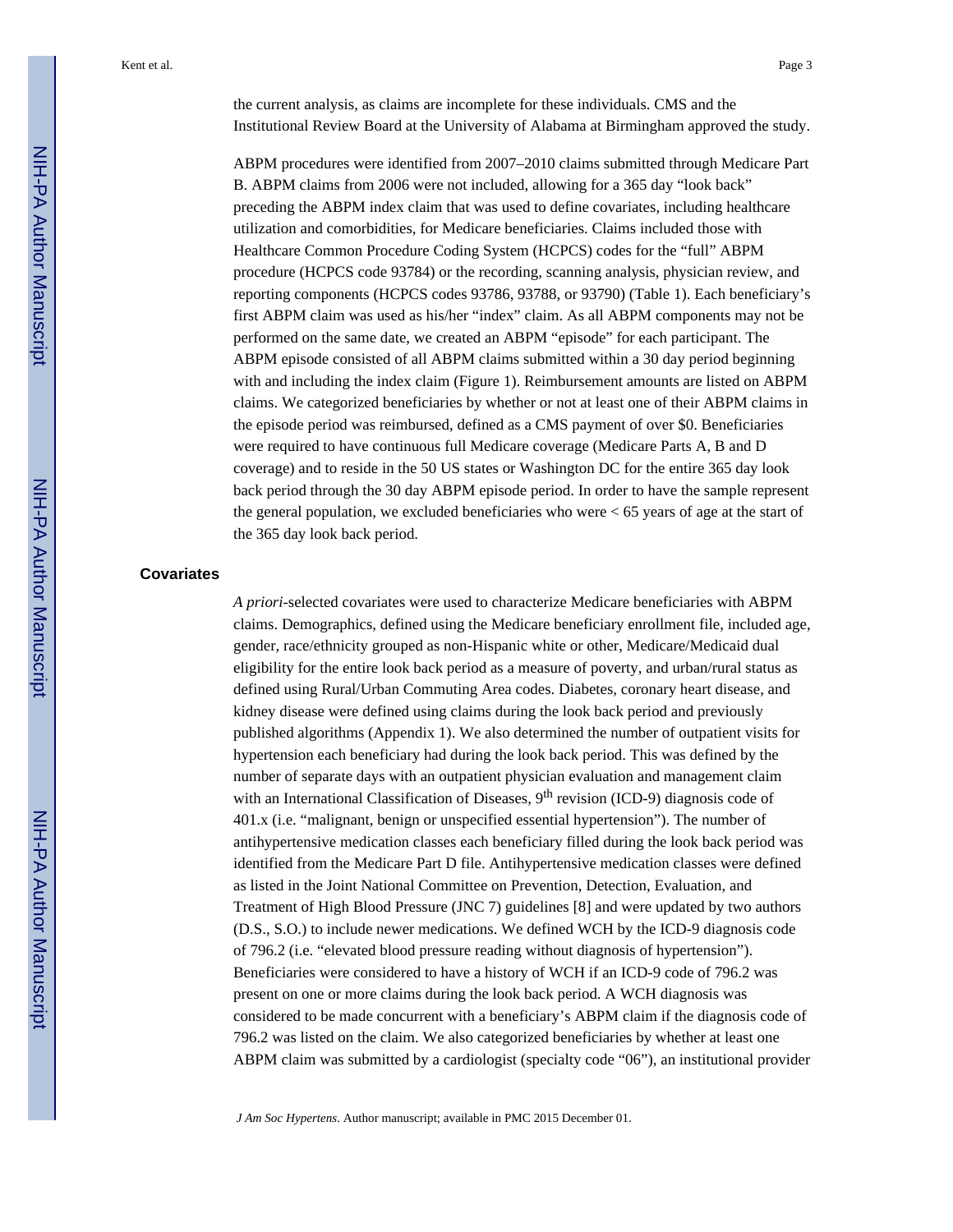(e.g. hospital outpatient department, rural health clinic, or dialysis center) versus by noninstitutional providers (e.g. individual physician, clinical laboratory, or free-standing ambulatory surgery center)[9], and for a full procedure versus for component procedures.

#### **Statistical Analyses**

The percentage of beneficiaries with a reimbursed ABPM claim was calculated, overall and separately for beneficiaries with and without a WCH diagnosis code on their ABPM claim. Next, among those without a WCH diagnosis code on an ABPM claim, relative risks and 95% confidence intervals (CIs) for having a reimbursed ABPM claim were calculated using Poisson regression models and sandwich estimators. Relative risks were calculated for the covariates described above in unadjusted models and in a model that included all of these covariates. Among those without a WCH diagnosis code on their ABPM claims, we calculated the ten most common diagnosis codes for claims that were reimbursed and, separately, for those that were not reimbursed. We did not perform these calculations in beneficiaries with a WCH diagnosis code on their ABPM claims, since only a small percentage of these were not reimbursed.

For beneficiaries whose ABPM claims were reimbursed, we calculated the total amounts reimbursed, as well as the amounts paid for the full ABPM procedure and for each component. Differences in amounts reimbursed for full ABPM procedure claims across levels of the *a priori* selected covariates were calculated using general linear models. Models were conducted unadjusted and in a model that included all of these covariates. All analyses were conducted using SAS version 9.3 (Cary, North Carolina).

# **RESULTS**

Between 2007 and 2010, ABPM claims were submitted for 1,970 Medicare beneficiaries. Overall, 1,347 (68.4%) of the 1,970 Medicare beneficiaries had an ABPM claim reimbursed (Table 2). A WCH diagnosis was listed on 1,202 (61.0%) of ABPM claims. Claims were reimbursed for 1,128 (93.8%) of beneficiaries with a WCH diagnosis on their ABPM claim. In contrast, claims were reimbursed for only 219 (28.5%) of beneficiaries without a WCH diagnosis on their ABPM claim. Beneficiaries were more likely to have a WCH diagnosis on their ABPM claim if they had a history of WCH, a claim for the full ABPM procedure, or an ABPM claim submitted by a cardiologist or institutional provider. Additionally, beneficiaries with a WCH diagnosis on their ABPM claim had fewer outpatient visits for hypertension and were taking fewer classes of antihypertensive medication during the look back period, were less likely to have a history of diabetes, and were more likely to have an urban residence than those who did not have a WCH diagnosis on their claim.

Table 3 shows the proportion of beneficiaries with reimbursed ABPM claims. Claims for ABPM procedure components and claims filed by institutional providers were more likely to be reimbursed. Having a history of WCH was associated with a higher likelihood of a reimbursement in the overall population, but not among those without a WCH diagnosis code on their ABPM claims. Having a rural residence was associated with a lower likelihood of reimbursement in the overall population, but with a higher likelihood of reimbursement among those without a WCH diagnosis on their ABPM claims. Table 4 shows unadjusted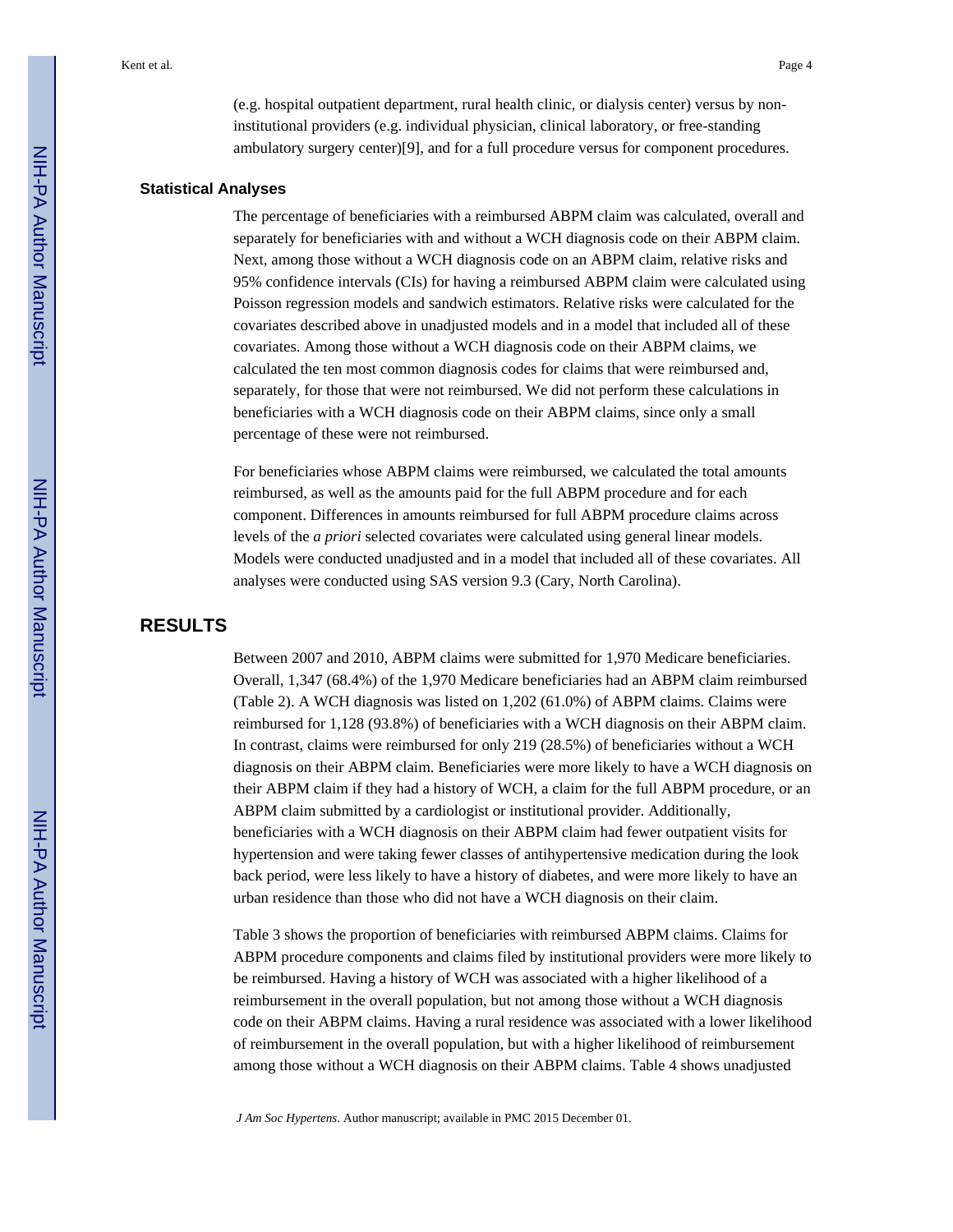and multivariable adjusted relative risks for having a reimbursed ABPM claim for participants with a WCH code on their ABPM claim. Among beneficiaries without a WCH code on their ABPM claims, those who had only ABPM procedure component claims versus a full procedure claim or a claim filed by an institutional provider were more likely to have their ABPM claim reimbursed after multivariable adjustment. Among beneficiaries without a WCH diagnosis on their ABPM claims, more than 80% had ICD-9 diagnosis codes for essential hypertension listed on both reimbursed (Supplemental Tables 1) and unreimbursed claims (Supplemental Table 2). Other diagnoses were coded on fewer than 10% of these claims.

The median amount paid for each beneficiary's ABPM claims was \$52.01 (25<sup>th</sup>, 75<sup>th</sup>) percentiles: \$32.95, \$64.98) (Figure 2). Among those with only component ABPM claims, the median amount paid for a beneficiary's ABPM claims was \$30.46 ( $25<sup>th</sup>$ ,  $75<sup>th</sup>$  percentiles: \$16.87, \$44.05) compared with \$55.14 (25<sup>th</sup>, 75<sup>th</sup> percentiles: \$44.93, \$66.37) for a claim for the full procedure. Among reimbursed claims for the full ABPM procedure, those submitted with versus without a WCH diagnosis had a \$6.22 (95% CI: \$5.06, \$7.39) higher reimbursement. Rural beneficiaries had a \$5.67 (95% CI: \$4.88, \$6.47) lower reimbursement amount compared to urban beneficiaries (Supplemental Table 3). Average reimbursement amounts differed by less than \$5 across levels of the other characteristics examined. After multivariable adjustment, full ABPM procedure claims submitted with a WCH diagnosis and by institutional providers received higher reimbursements, while rural beneficiaries received lower reimbursements than urban beneficiaries.

## **DISCUSSION**

The results of this study indicate that ABPM procedures performed in Medicare beneficiaries are likely to be reimbursed by CMS if the ICD-9 diagnosis code of 796.2 is included in the claim. We also found that almost 30% of claims without a 796.2 diagnosis code were reimbursed. Among claims without a 796.2 diagnosis code, claims for procedure components versus for the full ABPM procedure and those submitted by an institutional provider versus a non-intuitional provider were more than twice as likely to be reimbursed. The median reimbursement amount for an ABPM procedure was less than \$60.

Medicare ABPM claim processing instructions define suspected WCH as having (1) at least three visits with an office BP >140/90 mm Hg, (2) at least two documented SBP/DBP measurements taken out of the office which are <140/90 mm Hg, and (3) no evidence of end-organ damage [10]. To indicate that ABPM was performed due to suspected WCH, Medicare instructs that an ABPM claim should list the ICD-9 code of 796.2 for a diagnosis of an "elevated blood pressure reading without diagnosis of hypertension". We found that over 90% of ABPM claims with the ICD-9 diagnosis code of 796.2 were reimbursed. However, in the current study, 62% of beneficiaries with this diagnosis code on their ABPM claim were taking antihypertensive medications. Additionally, adjusted models indicated that claims were reimbursed at a similar rate for beneficiaries taking and not taking antihypertensive medication. While several publications defined WCH as a condition that occurs only in untreated patients [4, 11], prior research indicates that it is also valuable to determine the presence of a white coat effect in treated patients [12–14]. Based on the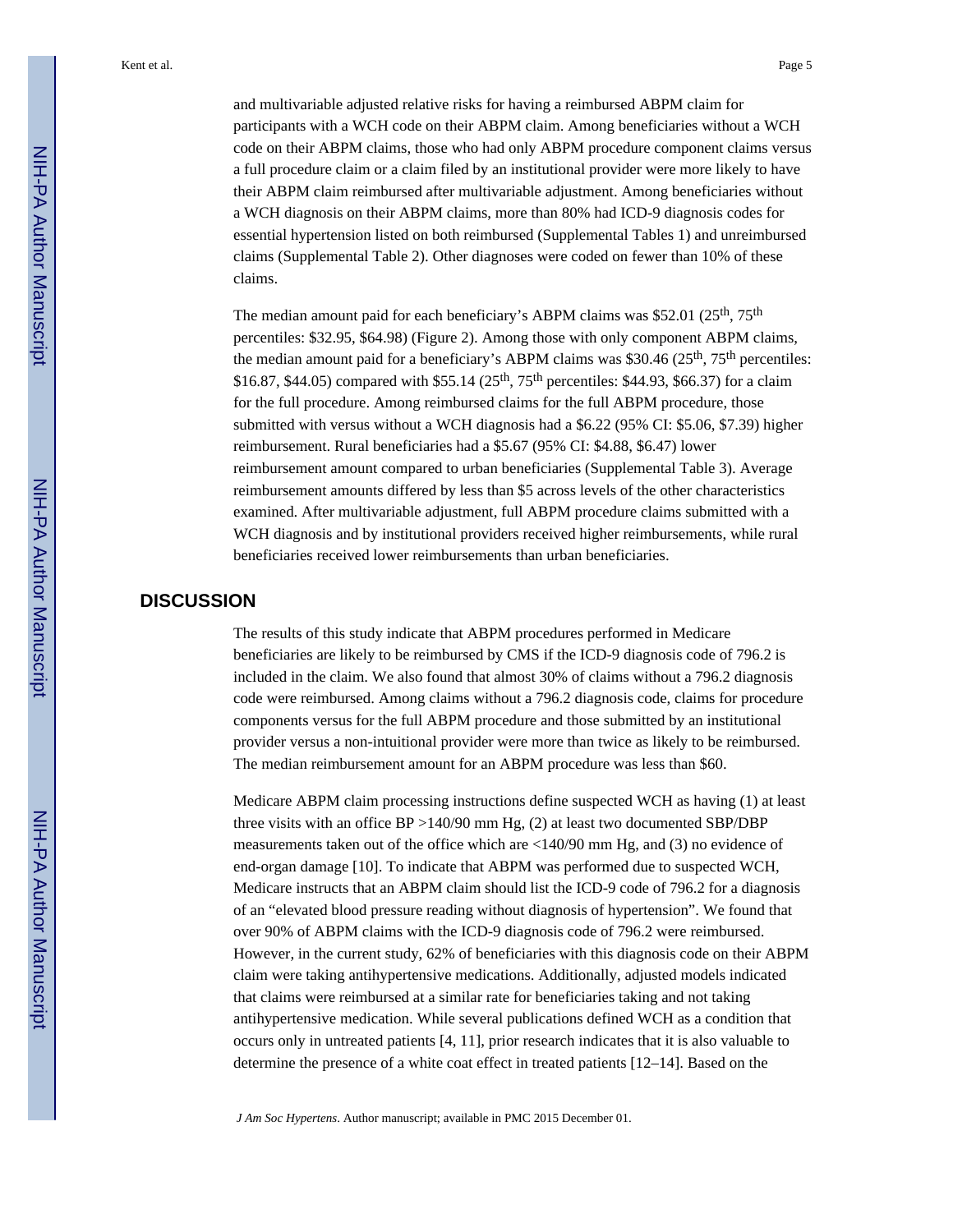results of the current study, Medicare does not appear to mandate that the ICD-9 diagnosis code of 796.2 should be restricted to patients who are not on antihypertensive medications.

It is not clear why almost 30% of ABPM claims without an ICD-9 diagnosis code of 796.2 were reimbursed. We found that essential hypertension diagnosis codes were common on both reimbursed and unreimbursed ABPM claims without the 796.2 diagnosis code. Among beneficiaries with an ABPM claim that did not contain a WCH diagnosis code, those submitted by institutional providers were more likely to be reimbursed. This finding is consistent with results of prior studies that have shown that larger, urban healthcare providers that are part of hospital systems are more likely to have extensive documentation processes, including health information technology systems and documentation improvement programs [15–17], that may lead to the submission of more complete claims with a higher likelihood of reimbursement [18, 19]. We did not have access to the supporting documentation for ABPM claims and, therefore, could not assess whether the completeness of documentation was a determinant of success in receiving reimbursement.

Low reimbursement amounts for ABPM in Medicare beneficiaries may discourage healthcare providers from purchasing an ABPM device and performing ABPM. The mean reimbursement for an ABPM procedure in the current analysis is lower than the average of \$74 (95% CI: \$72, \$76) reported in a previous analysis of Medicare data [20]. Even this higher reimbursement amount does not approach the cost of the procedure [14]. ABPM procedures were reported to have provider costs of AU\$133 to AU\$140 (US\$125 to US \$131) in Australia [21], and £326 (US\$559) in Britain [22], These low reimbursement amounts may discourage providers from performing ABPM. However, both the 2013 European Society of Hypertension Position Paper on ABPM and the 2011 British National Institute for Health and Clinical Excellence (NICE) hypertension management guideline synthesized the literature and concluded that ABPM provides a cost-effective approach for guiding the diagnosis of hypertension [6, 23].

Limited indications for ABPM reimbursement by Medicare may also discourage providers from performing a procedure. Suspected WCH is the only covered indication, and Medicare instructs providers that the need for repeated ABPM procedures should be "rare" [10]. However, repeated ABPM procedures carried out over time may be useful to guide the treatment of hypertension, since the white coat effect and prevalence of WCH increase with age [23–26]. Importantly, repeated ABPM measures may be used to separate true and white coat treatment-resistant hypertension, to identify the development of sustained hypertension among those with diagnosed WCH [27, 28], and to guide antihypertensive therapy to achieve target blood pressures while avoiding overtreatment [14, 23, 29]. In addition to WCH, ABPM accurately identifies masked hypertension, defined as the presence of elevated out-of-office despite non-elevated clinic BP. Masked hypertension has been shown to be associated with a cardiovascular risk similar to that of sustained hypertension [30]. ABPM also has the unique ability to identify a number of abnormal circadian BP patterns associated with increased cardiovascular risk (e.g., elevated nighttime BP, a non-dipping pattern, and an increased morning surge) [23].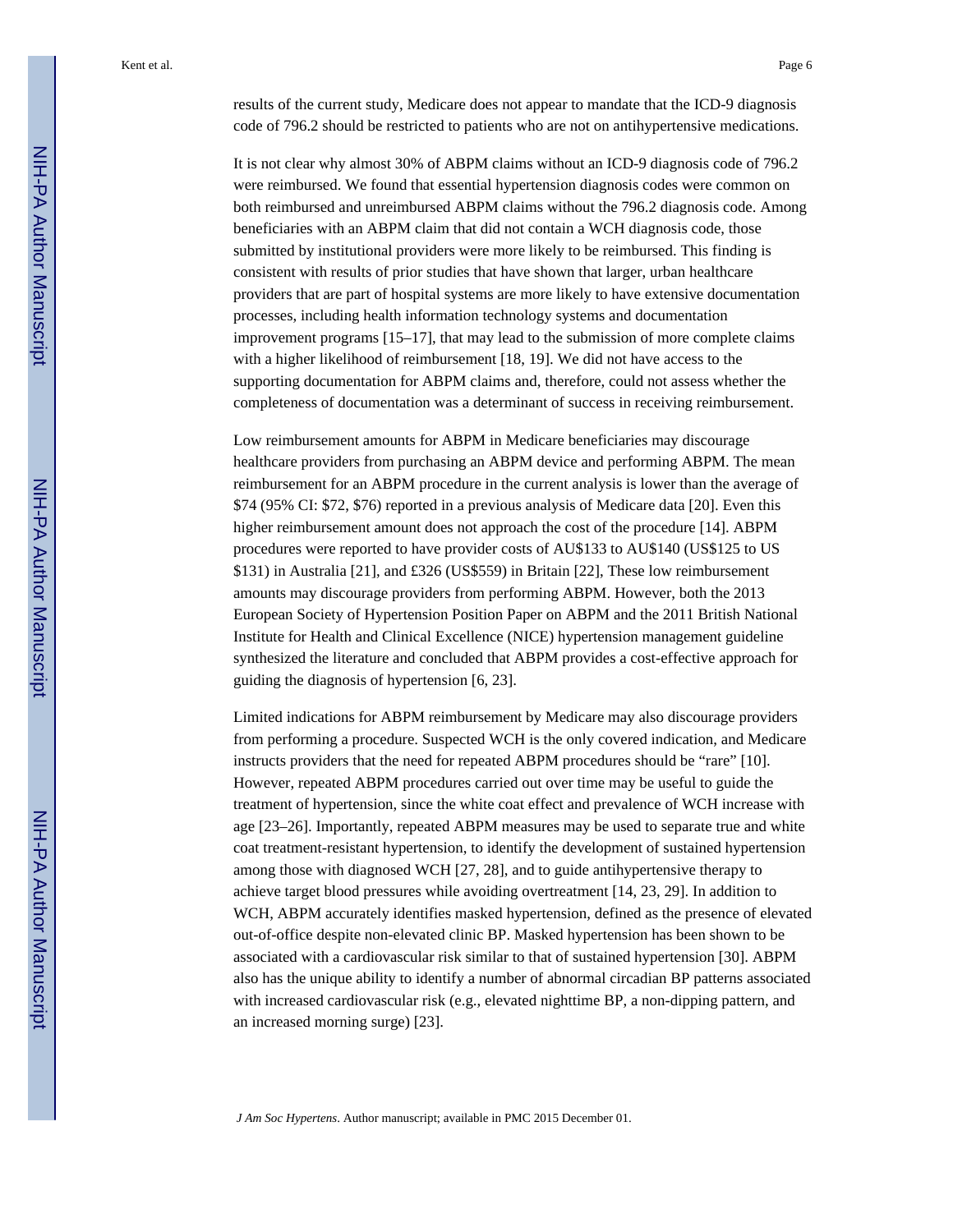Our study has several strengths. We used national data on US adults 65 years of age and older from Medicare. The national reach of Medicare provides high generalizability of our study results to older US adults. Since the size of the white coat effect may increase as patients age [24, 26], adopting the widespread use of ABPM holds even more importance among Medicare beneficiaries. Our study also has limitations. As with all claims-based analyses, our results depend on the accuracy of claims to identify comorbid conditions and pharmacy fills. In addition, given the restricted conditions for which Medicare reimburses an ABPM procedure, many providers may perform ABPM procedures without submitting a claim.

#### **Conclusions**

The vast majority of ABPM procedures for Medicare beneficiaries with suspected WCH are reimbursed if the ICD-9 diagnosis code of 796.2 is included on the claim. However, reimbursement amounts are generally below the cost of the procedure. Given low reimbursement amounts and limited indications, coverage may be insufficient to encourage the widespread use of ABPM for identifying WCH and monitoring treated hypertension. These issues may be barriers to performing ABPM in Medicare. Educating providers on CMS instructions for reimbursement of ABPM and evaluation of the reimbursement amounts for ABPM by CMS may increase its appropriate use in older US adults.

#### **Supplementary Material**

Refer to Web version on PubMed Central for supplementary material.

#### **Acknowledgements**

The study was partially supported by T32HL007457, P01HL047540 and P01HL047540-19S1 from the National Heart, Lung, and Blood Institute at the National Institutes of Health (NIH). The funding source had no role in the study design; collection, analysis, and interpretation of the data; writing of the report; and decision to submit the article for publication.

Dr. Shia Kent received salary support for Amgen Inc. Dr. Anthony Viera has served on the Medical Advisory Board for Suntech Medical as well as a Hypertension Advisory Board for Daiichi Sankyo. Dr. Meredith Kilgore and Dr. Paul Muntner received institutional grants from Amgen Inc. Dr. Muntner also served on an advisory board for Amgen Inc.

## **Abbreviations**

| ABPM         | Ambulatory blood pressure monitoring                               |
|--------------|--------------------------------------------------------------------|
| ВP           | Blood pressure                                                     |
| CI           | Confidence intervals                                               |
| CMS          | Centers for Medicaid and Medicare Services                         |
| <b>HCPCS</b> | Healthcare Common Procedure Coding System                          |
| ICD-9        | International Classification of Diseases, 9 <sup>th</sup> revision |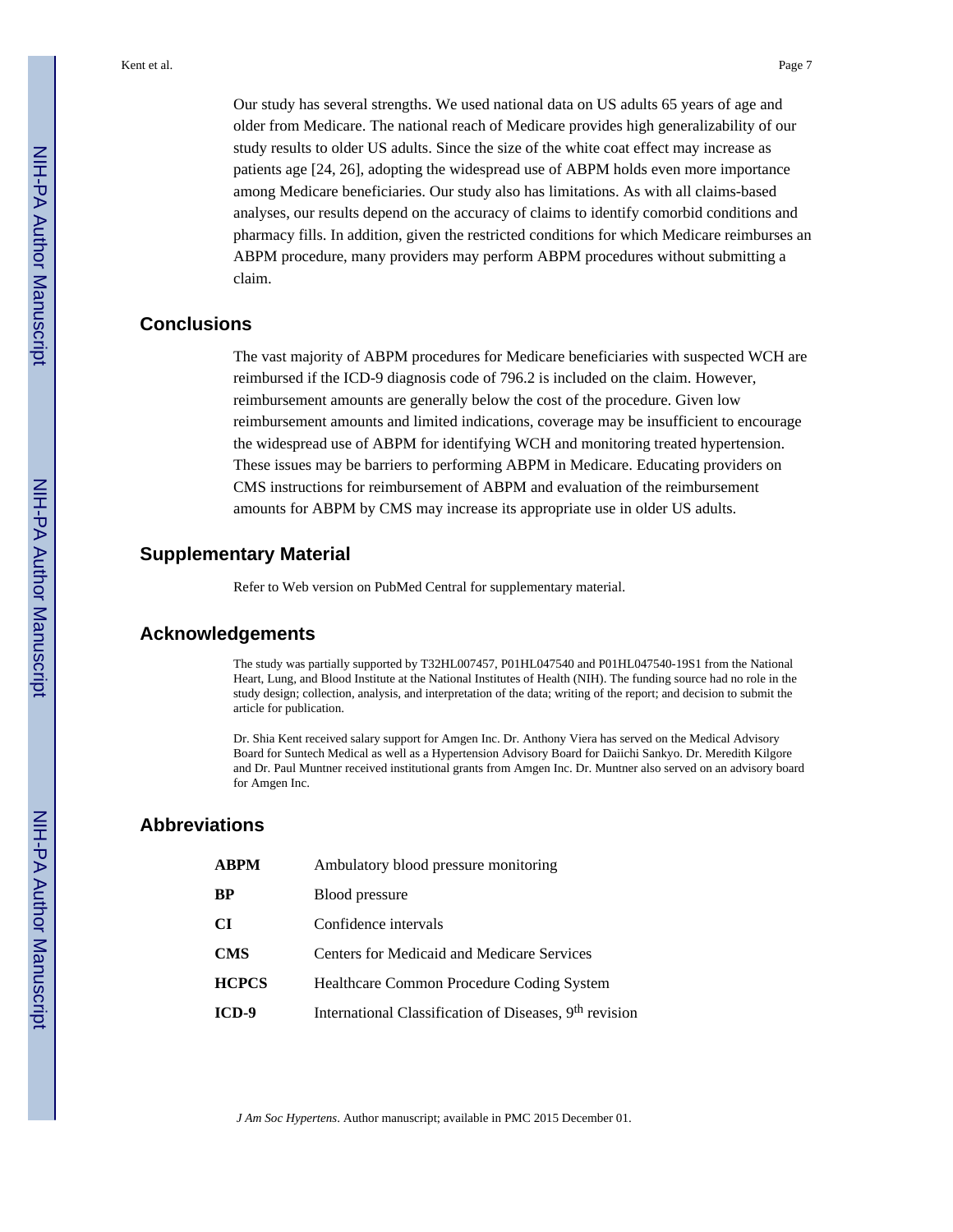| <b>JNC</b> | Joint National Committee on Prevention, Detection, Evaluation, and Treatment |
|------------|------------------------------------------------------------------------------|
|            | of High Blood Pressure                                                       |
| US         | United States                                                                |
| <b>WCH</b> | White coat hypertension                                                      |

# **REFERENCES**

- 1. James PA, et al. 2014 Evidence-Based Guideline for the Management of High Blood Pressure in Adults: Report From the Panel Members Appointed to the Eighth Joint National Committee (JNC 8). JAMA. 2013
- 2. Pickering TG, et al. Call to action on use and reimbursement for home blood pressure monitoring: a joint scientific statement from the American Heart Association, American Society Of Hypertension, and Preventive Cardiovascular Nurses Association. Hypertension. 2008; 52(1):10–29. [PubMed: 18497370]
- 3. Pickering TG, Shimbo D, Haas D. Ambulatory blood-pressure monitoring. N Engl J Med. 2006; 354(22):2368–2374. [PubMed: 16738273]
- 4. Pickering TG, et al. Recommendations for blood pressure measurement in humans and experimental animals: part 1: blood pressure measurement in humans: a statement for professionals from the Subcommittee of Professional and Public Education of the American Heart Association Council on High Blood Pressure Research. Circulation. 2005; 111(5):697–716. [PubMed: 15699287]
- 5. Wang YC, et al. Cost-effectiveness of secondary screening modalities for hypertension. Blood Press Monit. 2013; 18(1):1–7. [PubMed: 23263535]
- 6. Krause T, et al. Management of hypertension: summary of NICE guidance. BMJ. 2011; 343:d4891. [PubMed: 21868454]
- 7. Tunis, S., et al. [cited 2013 November 23] Decision Memo for Ambulatory Blood Pressure Monitoring (CAG- 00067N). 2001. Available from: [http://www.cms.gov/medicare-coverage](http://www.cms.gov/medicare-coverage-database/details/nca-decision-memo.aspx?NCAId=5&NcaName=Ambulatory+Blood+Pressure+Monitoring&ver=9&from=%252527lmrpstate%252527&contractor=22&name=CIGNA+Government+Services+(05535)+-+Carrier&letter_range=4&bc=gCAAAAAAIAAA&)[database/details/nca-decision-memo.aspx?NCAId=5&NcaName=Ambulatory+Blood+Pressure](http://www.cms.gov/medicare-coverage-database/details/nca-decision-memo.aspx?NCAId=5&NcaName=Ambulatory+Blood+Pressure+Monitoring&ver=9&from=%252527lmrpstate%252527&contractor=22&name=CIGNA+Government+Services+(05535)+-+Carrier&letter_range=4&bc=gCAAAAAAIAAA&) [+Monitoring&ver=9&from=%252527lmrpstate%252527&contractor=22&name=CIGNA](http://www.cms.gov/medicare-coverage-database/details/nca-decision-memo.aspx?NCAId=5&NcaName=Ambulatory+Blood+Pressure+Monitoring&ver=9&from=%252527lmrpstate%252527&contractor=22&name=CIGNA+Government+Services+(05535)+-+Carrier&letter_range=4&bc=gCAAAAAAIAAA&) [+Government+Services+\(05535\)+-+Carrier&letter\\_range=4&bc=gCAAAAAAIAAA&.](http://www.cms.gov/medicare-coverage-database/details/nca-decision-memo.aspx?NCAId=5&NcaName=Ambulatory+Blood+Pressure+Monitoring&ver=9&from=%252527lmrpstate%252527&contractor=22&name=CIGNA+Government+Services+(05535)+-+Carrier&letter_range=4&bc=gCAAAAAAIAAA&)
- 8. Chobanian AV, et al. The Seventh Report of the Joint National Committee on Prevention, Detection, Evaluation, and Treatment of High Blood Pressure: the JNC 7 report. JAMA. 2003; 289(19):2560– 2572. [PubMed: 12748199]
- 9. ResDAC. [May 29, 2014] Find a CMS file. Available from: [http://www.resdac.org/cms-data/search?](http://www.resdac.org/cms-data/search?f%5B0%5D=im_field_privacy_level%3A42) [f%5B0%5D=im\\_field\\_privacy\\_level%3A42.](http://www.resdac.org/cms-data/search?f%5B0%5D=im_field_privacy_level%3A42)
- 10. Centers for Medicare and Medicaid Services. [cited 2014 June 20, 2014] National Coverage Determination (NCD) for Ambulatory Blood Pressure Monitoring (20.19). 2003 Mar 28. 2003 Available from: [http://www.cms.gov/medicare-coverage-database/details/ncd-details.aspx?](http://www.cms.gov/medicare-coverage-database/details/ncd-details.aspx?NCDId=254&ncdver=2&NCAId=6&ver=4&NcaName=Ambulatory+Blood+Pressure+Monitoring+(1st+Recon)&bc=ACAAAAAAIAAA&) [NCDId=254&ncdver=2&NCAId=6&ver=4&NcaName=Ambulatory+Blood+Pressure](http://www.cms.gov/medicare-coverage-database/details/ncd-details.aspx?NCDId=254&ncdver=2&NCAId=6&ver=4&NcaName=Ambulatory+Blood+Pressure+Monitoring+(1st+Recon)&bc=ACAAAAAAIAAA&) [+Monitoring+\(1st+Recon\)&bc=ACAAAAAAIAAA&](http://www.cms.gov/medicare-coverage-database/details/ncd-details.aspx?NCDId=254&ncdver=2&NCAId=6&ver=4&NcaName=Ambulatory+Blood+Pressure+Monitoring+(1st+Recon)&bc=ACAAAAAAIAAA&).
- 11. Franklin SS, et al. Significance of white-coat hypertension in older persons with isolated systolic hypertension: a meta-analysis using the International Database on Ambulatory Blood Pressure Monitoring in Relation to Cardiovascular Outcomes population. Hypertension. 2012; 59(3):564– 571. [PubMed: 22252396]
- 12. Stergiou GS, et al. Prognosis of white-coat and masked hypertension: International Database of HOme blood pressure in relation to Cardiovascular Outcome. Hypertension. 2014; 63(4):675–682. [PubMed: 24420553]
- 13. Agarwal R, Weir MR. Treated hypertension and the white coat phenomenon: Office readings are inadequate measures of efficacy. J Am Soc Hypertens. 2013; 7(3):236–243. [PubMed: 23523137]
- 14. Pickering TG, et al. When and how to use self (home) and ambulatory blood pressure monitoring. J Am Soc Hypertens. 2010; 4(2):56–61. [PubMed: 20400049]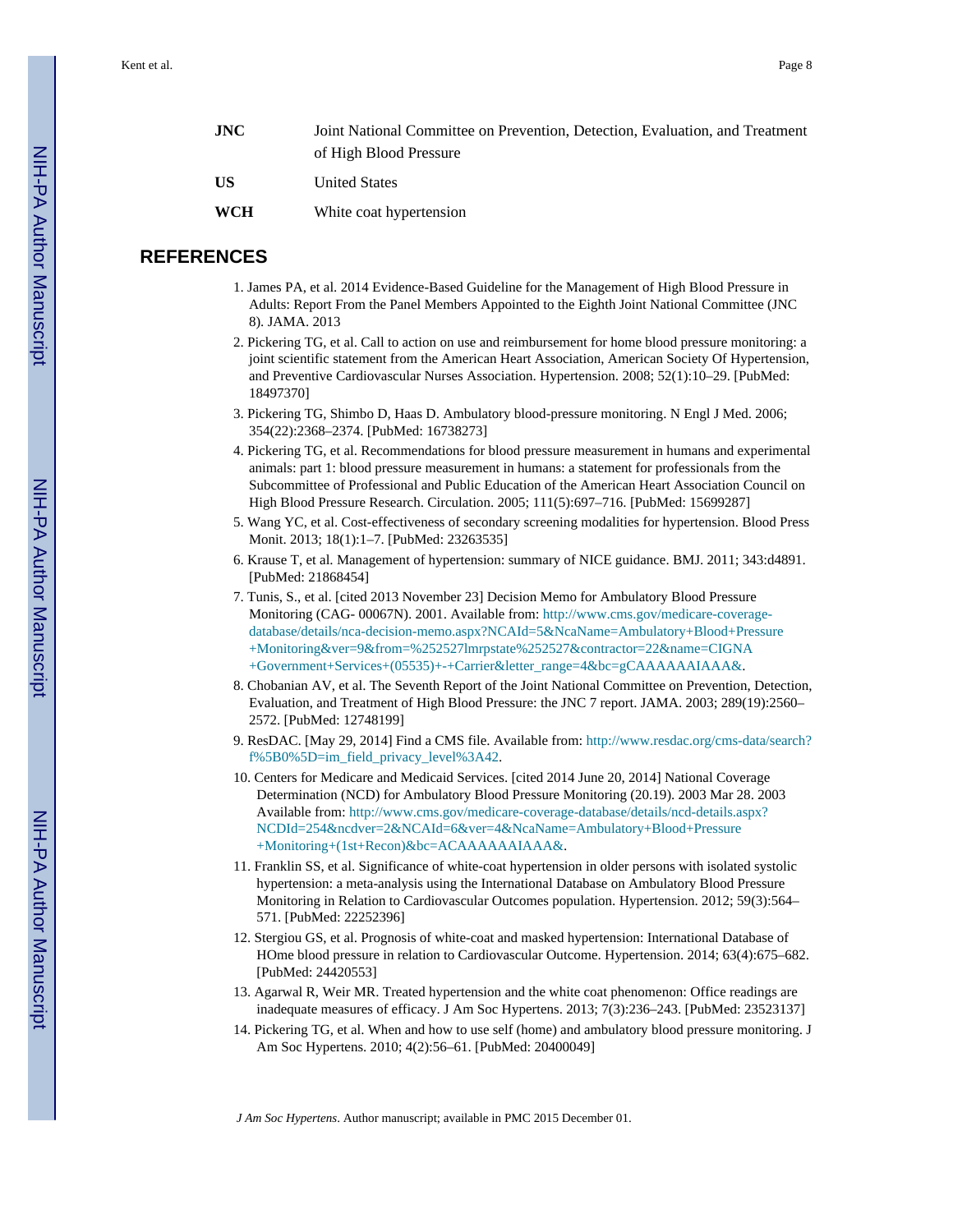- 15. Ford EW, et al. Hospital IT adoption strategies associated with implementation success: implications for achieving meaningful use. J Healthc Manag. 2010; 55(3):175–188. discussion 188–9. [PubMed: 20565034]
- 16. Diana ML, et al. Hospital characteristics related to the intention to apply for meaningful use incentive payments. Perspect Health Inf Manag. 2012; 9:1h.
- 17. Jha AK, et al. Use of electronic health records in U.S. hospitals. N Engl J Med. 2009; 360(16): 1628–1638. [PubMed: 19321858]
- 18. Larch SM. Three payer strategies to increase revenue. J Med Pract Manage. 2012; 27(5):268–271. [PubMed: 22594056]
- 19. O'Malley KJ, et al. Measuring diagnoses: ICD code accuracy. Health Serv Res. 2005; 40(5 Pt 2): 1620–1639. [PubMed: 16178999]
- 20. Krakoff LR. Cost-effectiveness of ambulatory blood pressure: a reanalysis. Hypertension. 2006; 47(1):29–34. [PubMed: 16344364]
- 21. Ewald B, Pekarsky B. Cost analysis of ambulatory blood pressure monitoring in initiating antihypertensive drug treatment in Australian general practice. Med J Aust. 2002; 176(12):580– 583. [PubMed: 12064956]
- 22. Lorgelly P, et al. Is ambulatory blood pressure monitoring cost-effective in the routine surveillance of treated hypertensive patients in primary care? Br J Gen Pract. 2003; 53(495):794–796. [PubMed: 14601356]
- 23. O'Brien E, et al. European Society of Hypertension position paper on ambulatory blood pressure monitoring. J Hypertens. 2013; 31(9):1731–1768. [PubMed: 24029863]
- 24. Ishikawa J, et al. Age and the difference between awake ambulatory blood pressure and office blood pressure: a meta-analysis. Blood Press Monit. 2011; 16(4):159–167. [PubMed: 21558845]
- 25. Alwan H, et al. Epidemiology of masked and white-coat hypertension: the family-based SKIPOGH study. PLoS One. 2014; 9(3):e92522. [PubMed: 24663506]
- 26. Yavuz BB, et al. White coat effect and its clinical implications in the elderly. Clin Exp Hypertens. 2009; 31(4):306–315. [PubMed: 19811359]
- 27. Vongpatanasin W. Resistant hypertension: a review of diagnosis and management. JAMA. 2014; 311(21):2216–2224. [PubMed: 24893089]
- 28. Muxfeldt ES, et al. Appropriate time interval to repeat ambulatory blood pressure monitoring in patients with white-coat resistant hypertension. Hypertension. 2012; 59(2):384–389. [PubMed: 22215711]
- 29. Staessen JA, et al. Antihypertensive treatment based on conventional or ambulatory blood pressure measurement. A randomized controlled trial. Ambulatory Blood Pressure Monitoring and Treatment of Hypertension Investigators. JAMA. 1997; 278(13):1065–1072. [PubMed: 9315764]
- 30. Peacock J, et al. Unmasking masked hypertension: prevalence, clinical implications, diagnosis, correlates and future directions. J Hum Hypertens. 2014
- 31. Miller DR, Safford MM, Pogach LM. Who has diabetes? Best estimates of diabetes prevalence in the Department of Veterans Affairs based on computerized patient data. Diabetes Care. 2004; 27(Suppl 2):B10–B21. [PubMed: 15113777]
- 32. Centers for Medicare and Medicaid Services. [September 17, 2013] Chronic conditions data warehouse codition categories. Available from: [https://www.ccwdata.org/web/guest/condition](https://www.ccwdata.org/web/guest/condition-categories)[categories](https://www.ccwdata.org/web/guest/condition-categories).
- 33. Graham DJ, et al. Risk of acute myocardial infarction, stroke, heart failure, and death in elderly Medicare patients treated with rosiglitazone or pioglitazone. JAMA. 2010; 304(4):411–418. [PubMed: 20584880]
- 34. U.S. Renal Data System Coordinating Center. USRDS 2012 Researcher's Guide to the USRDS Database. 2012:39.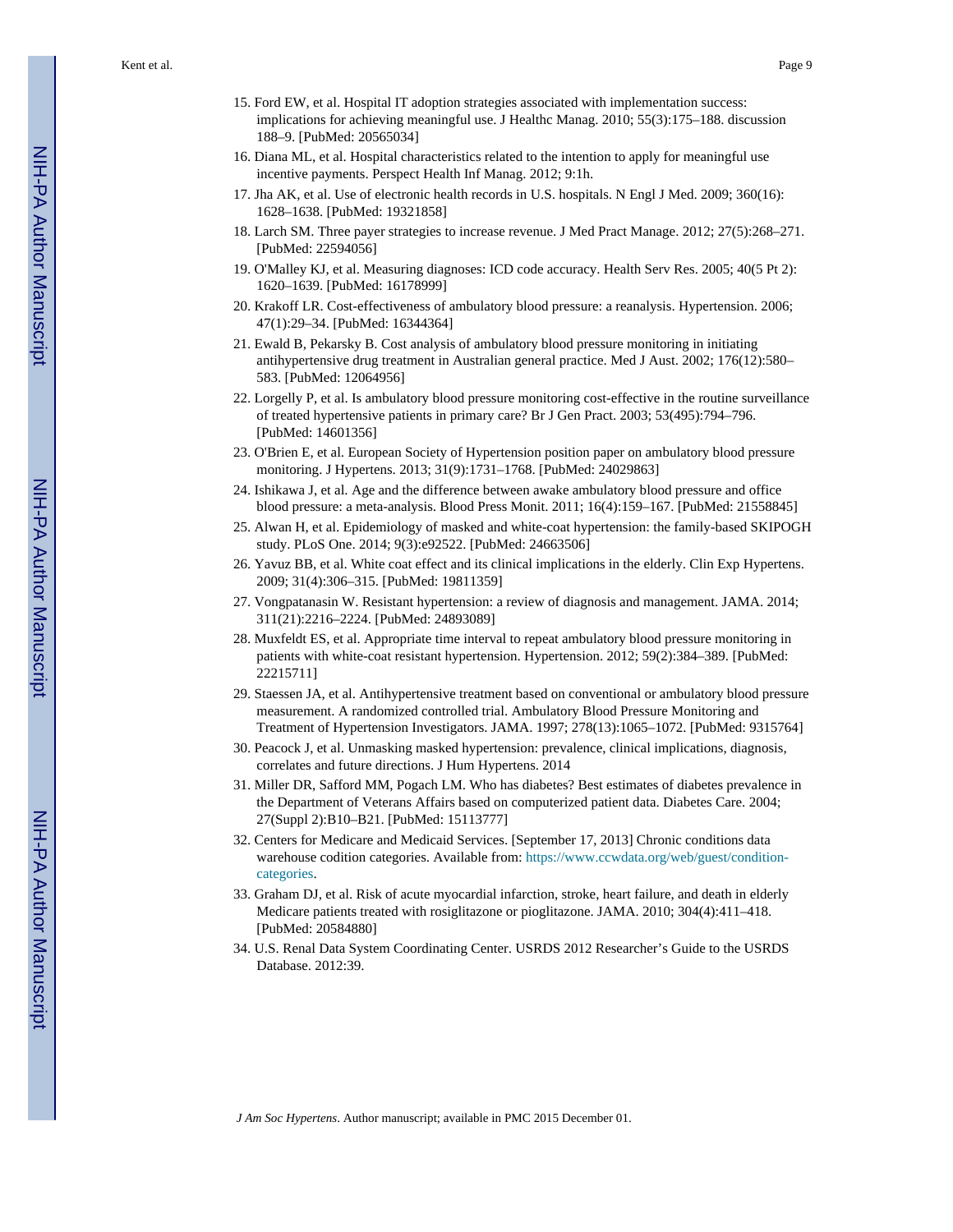# **Appendix 1. Medicare claims algorithms used to define beneficiary comorbidities**

# **History of diabetes mellitus [31]**

Any one of the following:

- **a.** At least 1 inpatient claim with discharge ICD-9 diagnoses (any position) of 250.xx, 357.2, 362.0×, or 366.41
- **b.** At least 2 carrier claim, carrier line or outpatient claims with ICD-9 diagnoses (any position) of 250.xx, 357.2, 362.0×, or 366.41, linked by CLAIM\_ID to an ambulatory physician evaluation and management claim, with the 2 claims occurring at least 7 days apart
- **c.** At least 1 prescription record for an oral antidiabetes medication or insulin fills

# **History of coronary heart disease [32]**

Any one of the following:

- **a.** myocardial infarction: 1 inpatient or physician evaluation or management outpatient claims containing ICD-9 diagnoses 410.x or 412.x
- **b.** revascularization: 1 inpatient or outpatient claim containing ICD-9 procedure codes 00.66, 36.01–36.09 or 36.10–36.19, or CPT codes 92980–92996, 33510– 33536, or 1 inpatient or outpatient claim containing ICD-9 diagnosis codes V45.81 or V45.82
- **c.** Other ischemic disease: 1 inpatient or physician evaluation or management outpatient claim with 411, 413, or 414 codes.

# **History of stroke [33]**

Any one of the following:

- **a.** At least 1 inpatient ICD-9 diagnosis (any position) of 430.xx, 431.xx, 433.x1, 434.x1 or 436.x
- **b.** At least 1 carrier claim, carrier line or outpatient claims with ICD-9 diagnoses (any position) of 430.xx, 431.xx, 433.x1, 434.x1 or 436.x, linked by CLAIM\_ID to an ambulatory physician evaluation and management claim
- **c.** At least 1 claim with ICD-9 diagnoses (any position) of 430.xx, 431.xx, 433.x1, 434.x1 or 436.x in other file types (home health aide, durable medical equipment, hospice, skilled nursing facility)

# **History of chronic kidney disease [34]**

Any one of the following: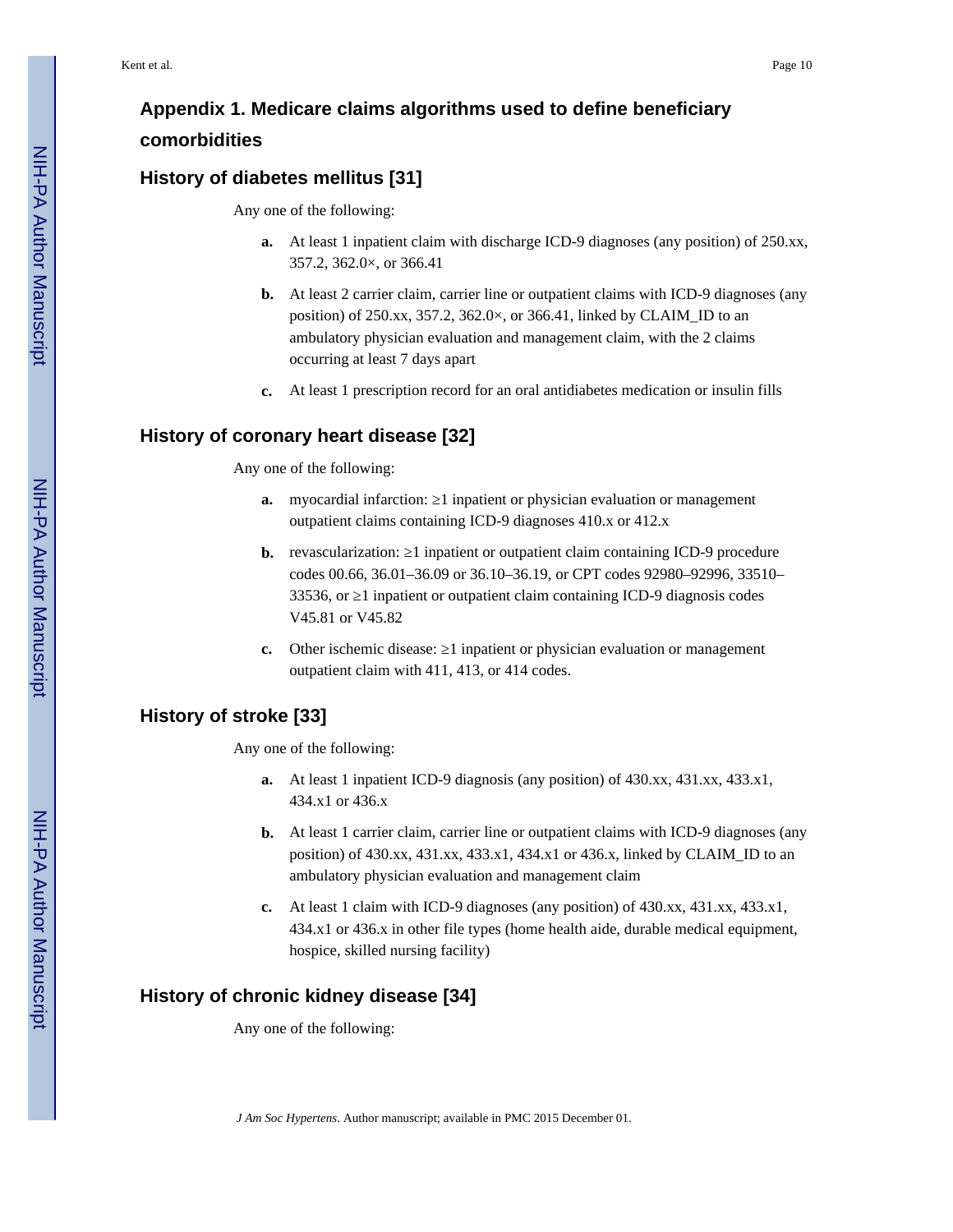- **a.** at least 1 inpatient claim with discharge ICD-9 kidney disease diagnoses: 016.0, 095.4, 189.0, 189.9, 223.0, 236.91, 250.4, 271.4, 274.1, 283.11, 403.xx, 404.xx, 440.1, 442.1, 447.3, 572.4, 580.xx–588.xx, 591, 642.1, 646.2, 753.12–753.17, 753.19, 753.2, 794.4
- **b.** at least 2 carrier claim, carrier line or outpatient claims with kidney disease ICD-9 diagnoses above (any position), with the 2 claims occurring at least 7 days apart.

# **History of heart failure [32]**

At least one inpatient or outpatient, or carrier line or claim (any position) linked by CLAIM\_ID to an ambulatory physician evaluation and management claim with ICD-9 diagnoses of 398.91, 402.01, 402.11, 402.91, 404.01, 404.11, 404.91, 404.03, 404.13, 404.93, 428.0, 428.1, 428.20, 428.21, 428.22, 428.23, 428.30, 428.31, 428.32, 428.33, 428.40, 428.41, 428.42, 428.43, or 428.9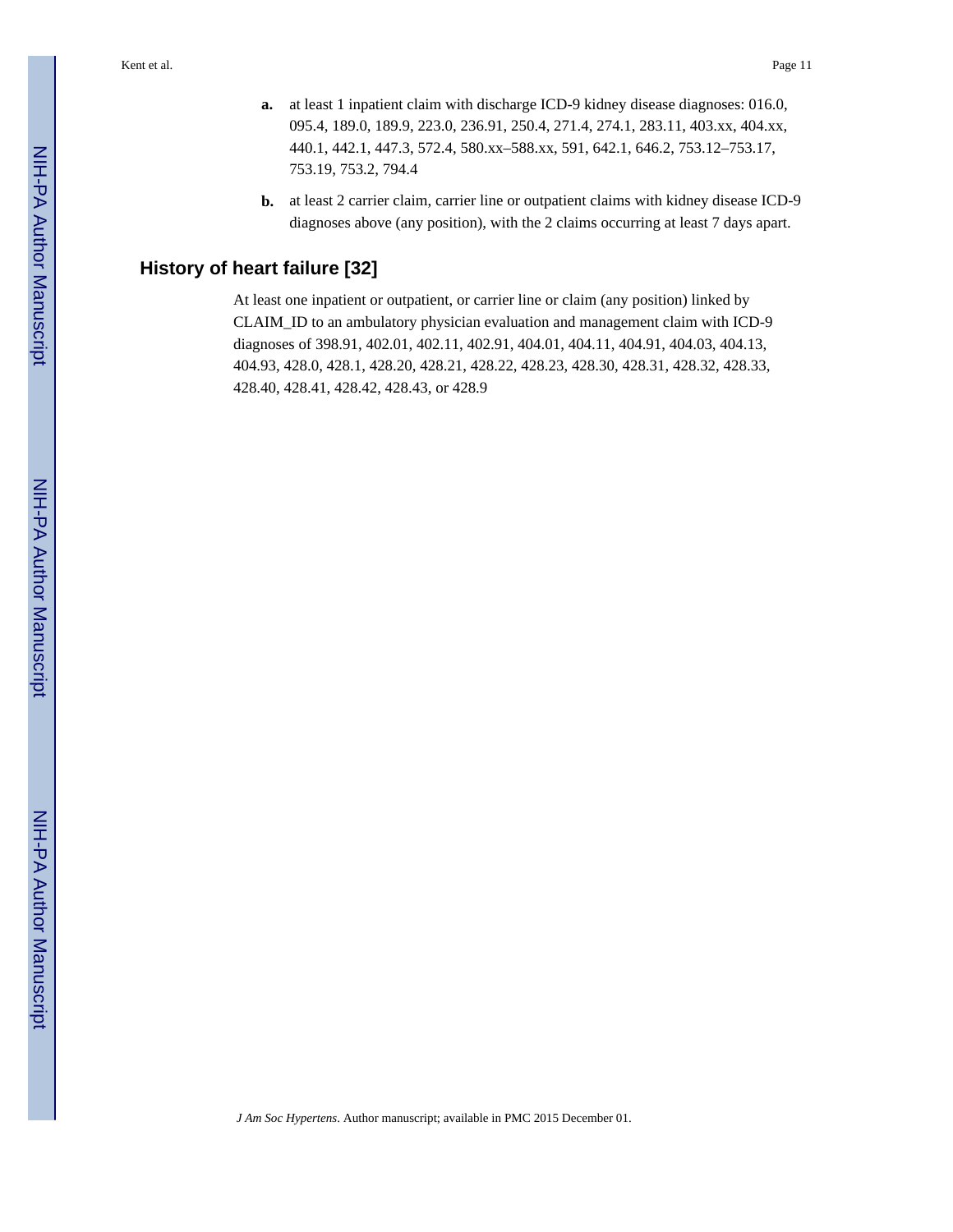# **Highlights**

**•** Only 68% of Medicare claims for ambulatory blood pressure are reimbursed.

- **•** Claims are likely to be reimbursed if the ICD-9 diagnosis code 796.2 is included.
- Less than 30% of claims without a 796.2 diagnosis code were reimbursed.
- The median reimbursement amount for an ABPM procedure was \$52.01.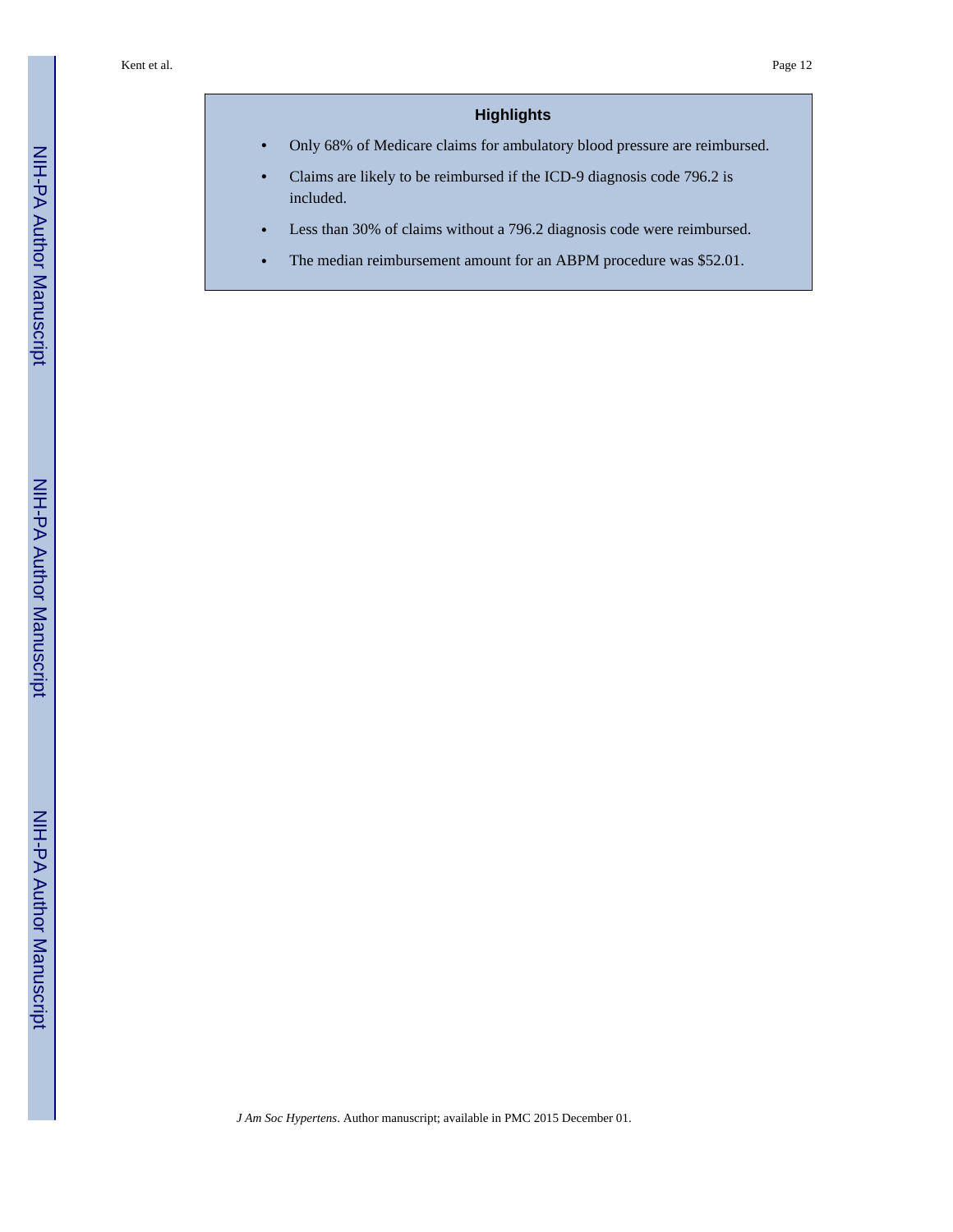

#### **Figure 1.**

Study design to examine the reimbursement of ambulatory blood pressure monitoring (ABPM) claims in Medicare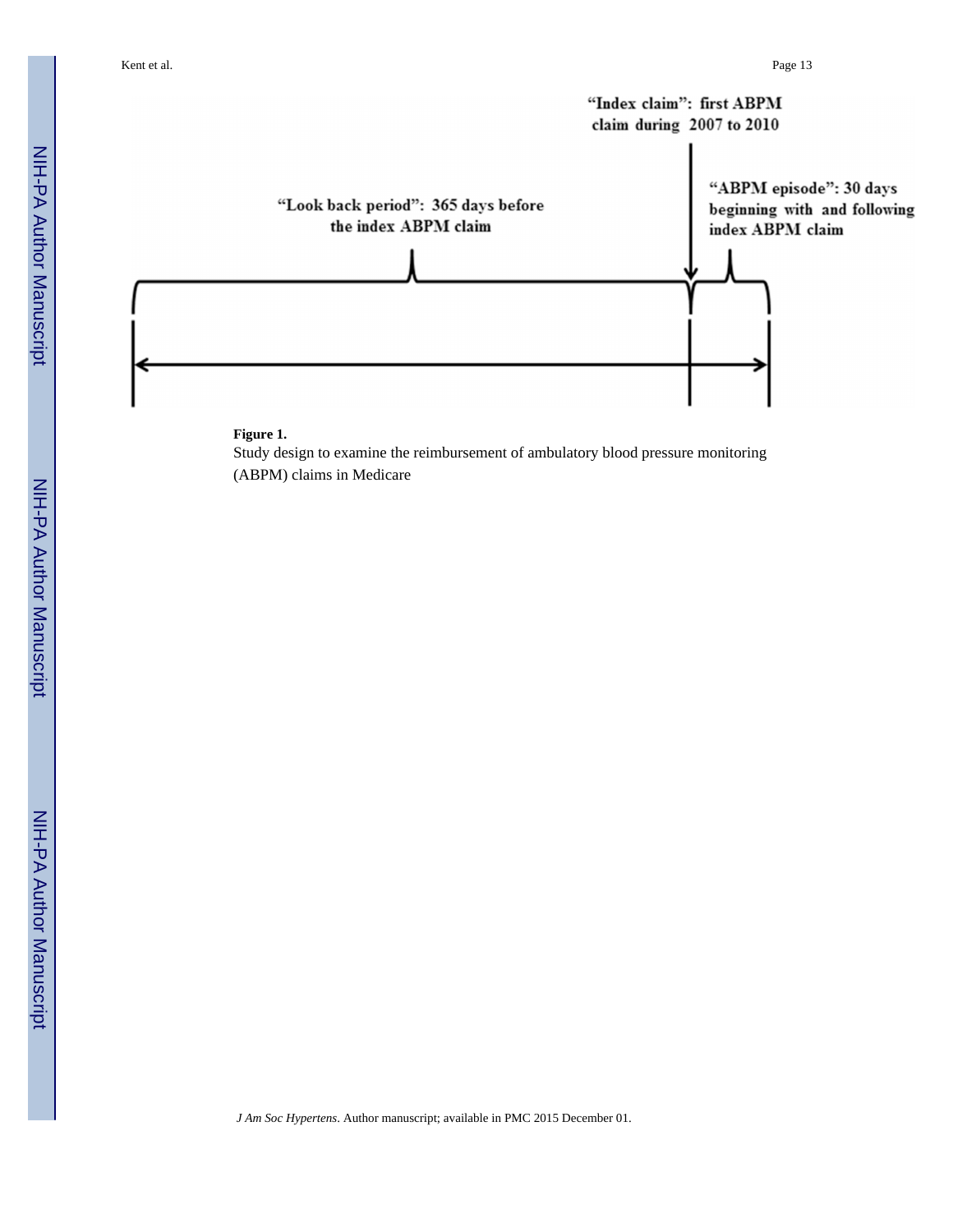Kent et al. Page 14



**Figure 2. Amount reimbursed for an ambulatory blood pressure monitoring (ABPM) claim, by beneficiary and by Healthcare Common Procedure Coding System (HCPCS) procedure code.**  Statistics do not include unreimbursed ABPM claims.

Boxes show 25th and 75th percentiles of ABPM claim reimbursement amounts. Solid lines in boxes show the median reimbursement amounts. Dotted lines show mean reimbursement amounts. Whiskers show  $10<sup>th</sup>$  and  $90<sup>th</sup>$  percentiles of ABPM claim reimbursement amounts. "Full procedure" claims were obtained from HCPCS 93784, defined as "ABPM, utilizing a system such as magnetic tape and/or computer disk, for 24 hours or longer; including recording, scanning analysis, interpretation and report."

"Procedure recording" claims were obtained from HCPCS 93786, defined as "ABPM, utilizing a system such as magnetic tape and/or computer disk, for 24 hours or longer; recording only."

"Scan, analysis and report" claims were obtained from HCPCS 93788, defined as "ABPM, utilizing a system such as magnetic tape and/or computer disk, for 24 hours or longer; scanning analysis with report."

"Physician review and report" claims were obtained from HCPCS 93790, defined as "ABPM, utilizing a system such as magnetic tape and/or computer disk, for 24 hours or longer; physician review with interpretation and report.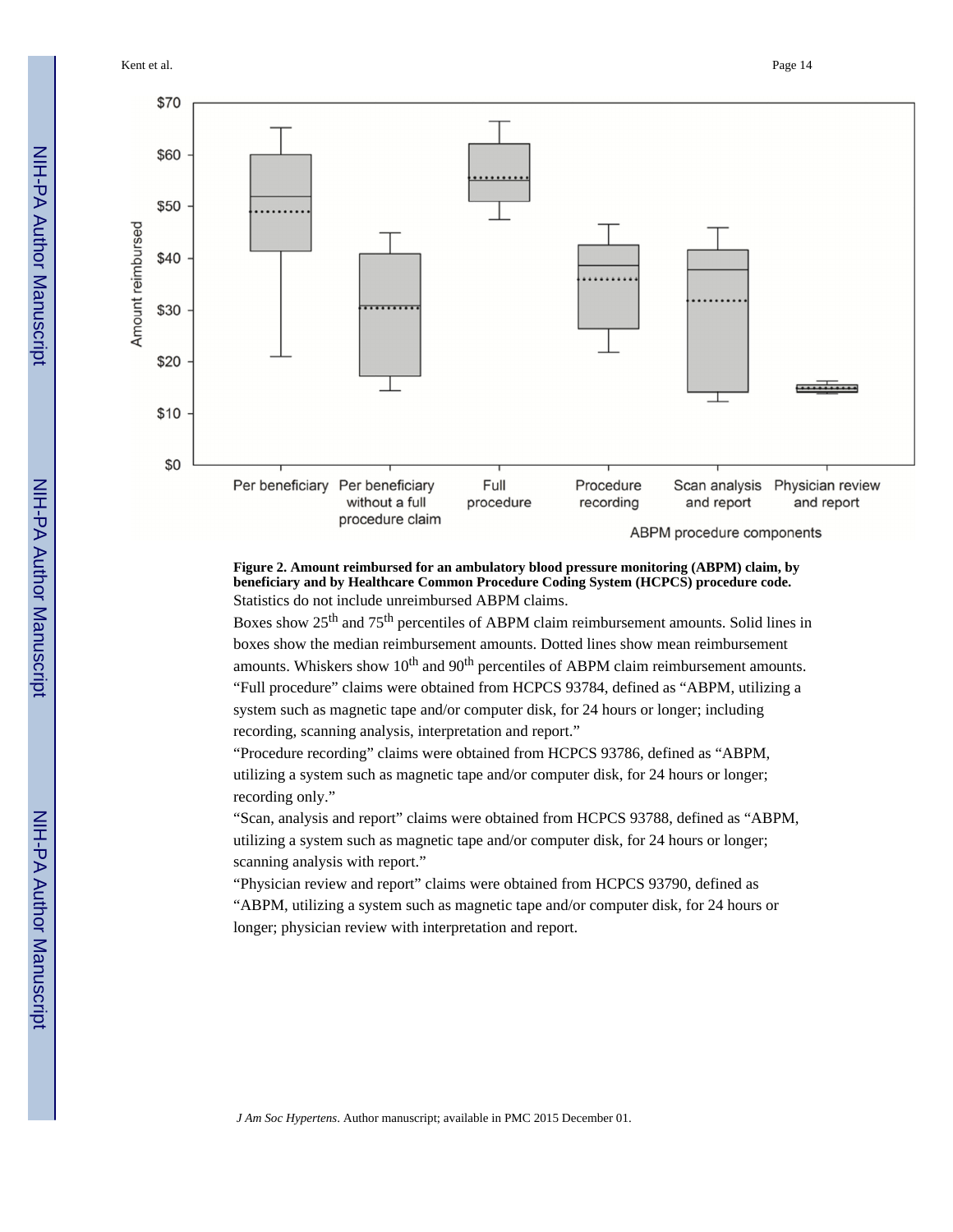#### **Table 1**

Healthcare Common Procedure Coding System (HCPCS) codes used to identify ambulatory blood pressure monitoring (ABPM) in Medicare claims.

| <b>HCPCS</b> code | <b>Description</b>                                                                                                                                                    |
|-------------------|-----------------------------------------------------------------------------------------------------------------------------------------------------------------------|
| 93784             | ABPM, utilizing a system such as magnetic tape and/or<br>computer disk, for 24 hours or longer; including recording,<br>scanning analysis, interpretation and report. |
| 93786             | ABPM, utilizing a system such as magnetic tape and/or<br>computer disk, for 24 hours or longer; recording only                                                        |
| 93788             | ABPM, utilizing a system such as magnetic tape and/or<br>computer disk, for 24 hours or longer; scanning analysis with<br>report.                                     |
| 93790             | ABPM, utilizing a system such as magnetic tape and/or<br>computer disk, for 24 hours or longer; physician review with<br>interpretation and report.                   |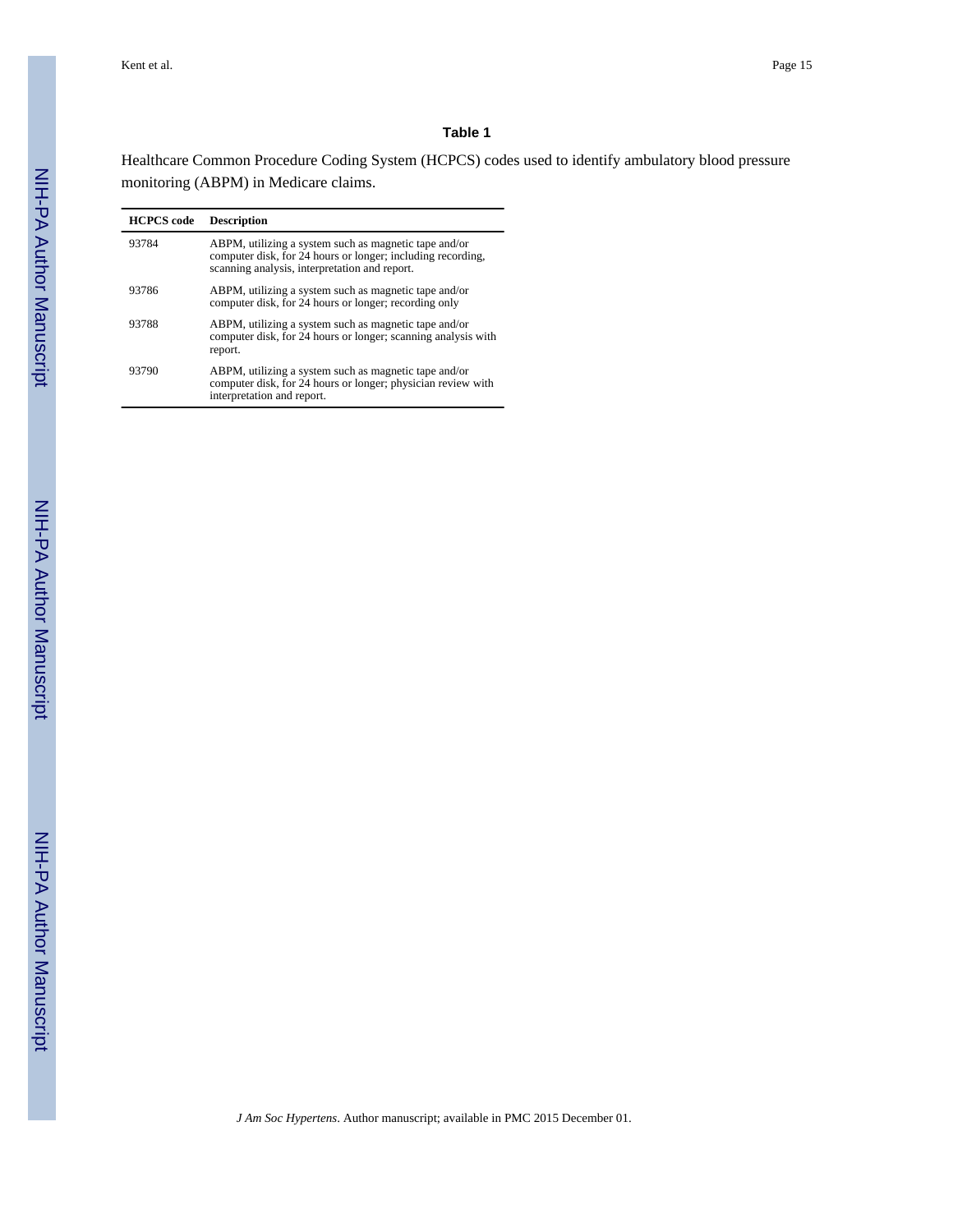#### **Table 2**

Characteristics of Medicare beneficiaries in the 2007–2010 5% sample, overall and by the presence of a white coat hypertension (WCH) diagnosis on an ambulatory blood pressure monitoring (ABPM) claim.

|                                                                                      |                       | WCH diagnosis on an ABPM<br>claim |                |         |
|--------------------------------------------------------------------------------------|-----------------------|-----------------------------------|----------------|---------|
| <b>Characteristics</b>                                                               | Overall<br>$(n=1970)$ | No (n=768)                        | Yes $(n=1202)$ | p-value |
| Reimbursed ABPM claim                                                                |                       |                                   |                |         |
| No                                                                                   | 623 (31.6%)           | 549 (71.5%)                       | 74 (6.2%)      | < 0.001 |
| Yes                                                                                  | 1347 (68.4%)          | 219 (28.5%)                       | 1128 (93.8%)   |         |
| History of WCH                                                                       |                       |                                   |                |         |
| No                                                                                   | 1755 (89.1%)          | 730 (95.1%)                       | 1025 (85.3%)   | < 0.001 |
| Yes                                                                                  | 215 (10.9%)           | 38 (4.9%)                         | 177 (14.7%)    |         |
| ABPM procedure claim type!                                                           |                       |                                   |                |         |
| Full procedure                                                                       | 1546 (78.5%)          | 573 (74.6%)                       | 973 (80.9%)    | 0.001   |
| Components                                                                           | 424 (21.5%)           | 195 (25.4%)                       | 229 (19.1%)    |         |
| ABPM claim filed by cardiologist                                                     |                       |                                   |                |         |
| No                                                                                   | 1102 (55.9%)          | 461 (60.0%)                       | 641 (53.3%)    | 0.004   |
| Yes                                                                                  | 868 (44.1%)           | 307 (40.0%)                       | 561 (46.7%)    |         |
| ABPM claim filed by an<br>institutional provider $\ddot{\mathcal{T}}$                |                       |                                   |                | < 0.001 |
| No                                                                                   | 1676 (85.1%)          | 1061 (88.3%)                      | 615 (80.1%)    |         |
| Yes                                                                                  | 294 (14.9%)           | 141 (11.7%)                       | 153 (19.9%)    |         |
| Number of hypertension diagnoses<br>before ABPM claims                               |                       |                                   |                |         |
| $\mathbf{0}$                                                                         | 230 (11.7%)           | 73 (9.5%)                         | 157 (13.1%)    | 0.034   |
| $1$ to 5                                                                             | 1064 (54.0%)          | 415 (54.0%)                       | 649 (54.0%)    |         |
| 6 or more                                                                            | 676 (34.3%)           | 280 (36.5%)                       | 396 (32.9%)    |         |
| Number of antihypertensive<br>medication classes filled before<br><b>ABPM</b> claims |                       |                                   |                |         |
| $\mathbf{0}$                                                                         | 258 (13.1%)           | 68 (8.9%)                         | 190 (15.8%)    | < 0.001 |
| 1 or 2                                                                               | 708 (35.9%)           | 278 (36.2%)                       | 430 (35.8%)    |         |
| 3 or more                                                                            | 1004 (51.0%)          | 422 (54.9%)                       | 582 (48.4%)    |         |
| History of diabetes                                                                  |                       |                                   |                |         |
| No                                                                                   | 1479 (75.1%)          | 558 (72.7%)                       | 921 (76.6%)    | 0.047   |
| Yes                                                                                  | 491 (24.9%)           | 210 (27.3%)                       | 281 (23.4%)    |         |
| History of coronary heart disease                                                    |                       |                                   |                |         |
| No                                                                                   | 1148 (58.3%)          | 458 (59.6%)                       | 690 (57.4%)    | 0.327   |
| Yes                                                                                  | 822 (41.7%)           | 310 (40.4%)                       | 512 (42.6%)    |         |
| History of kidney disease                                                            |                       |                                   |                |         |
| No                                                                                   | 1626 (82.5%)          | 624 (81.3%)                       | 1002 (83.4%)   | 0.229   |
| Yes                                                                                  | 344 (17.5%)           | 144 (18.8%)                       | 200 (16.6%)    |         |
| Age, years                                                                           |                       |                                   |                | 0.719   |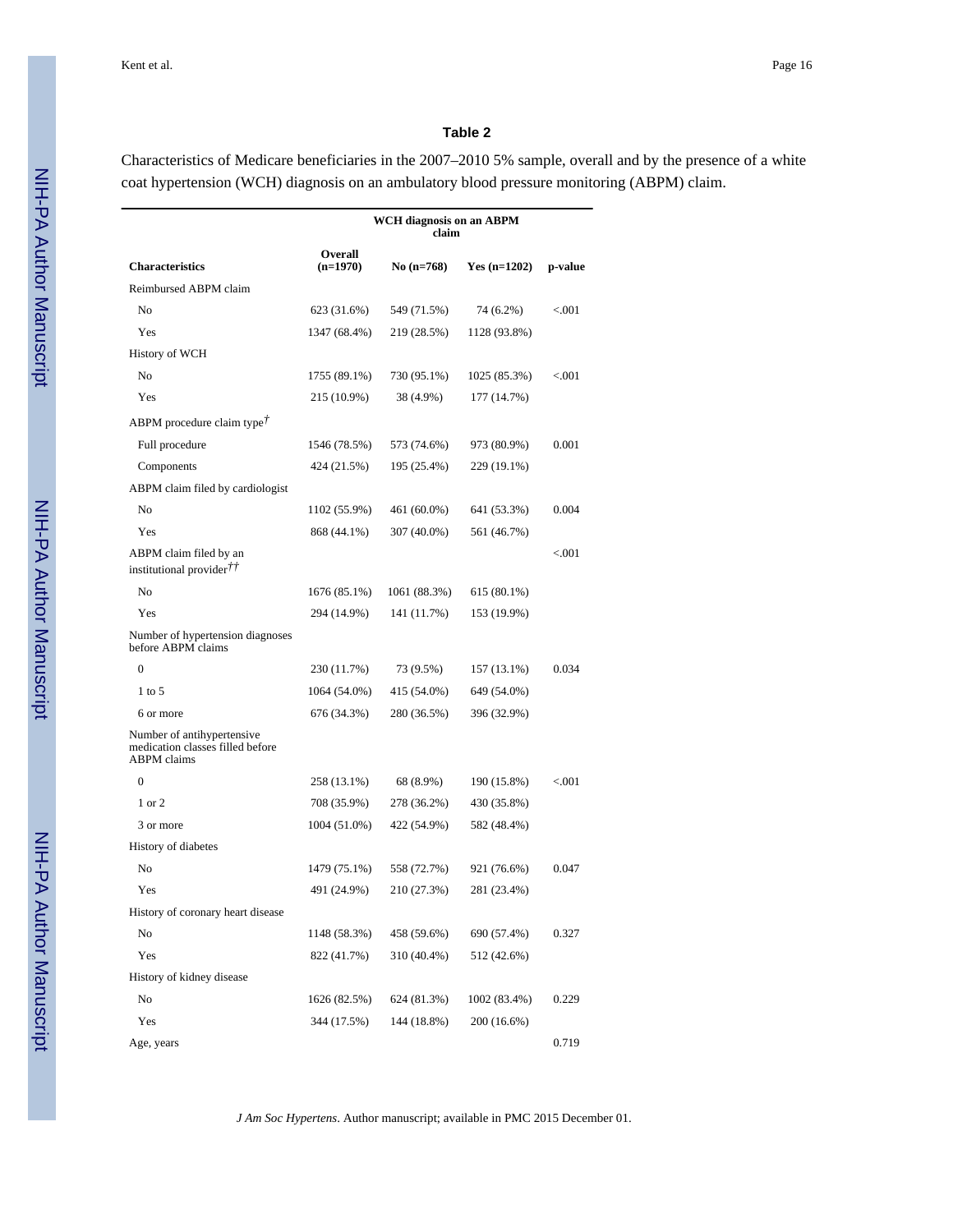|                                    |                       | <b>WCH</b> diagnosis on an ABPM<br>claim |                |         |
|------------------------------------|-----------------------|------------------------------------------|----------------|---------|
| <b>Characteristics</b>             | Overall<br>$(n=1970)$ | No $(n=768)$                             | $Yes (n=1202)$ | p-value |
| 65 to 74                           | 908 (46.1%)           | 346 (45.1%)                              | 562 (46.8%)    |         |
| 75 to 84                           | 816 (41.4%)           | 322 (41.9%)                              | 494 (41.1%)    |         |
| 85 and above                       | 246 (12.5%)           | $100(13.0\%)$                            | 146 (12.1%)    |         |
| Gender                             |                       |                                          |                |         |
| Female                             | 1361 (69.1%)          | 518 (67.4%)                              | 843 (70.1%)    | 0.209   |
| Male                               | 609 (30.9%)           | 250 (32.6%)                              | 359 (29.9%)    |         |
| Race/ethnicity                     |                       |                                          |                |         |
| Non-Hispanic white                 | 1758 (89.2%)          | 683 (88.9%)                              | 1075 (89.4%)   | 0.726   |
| Other                              | 212 (10.8%)           | 85 (11.1%)                               | $127(10.6\%)$  |         |
| Medicare/Medicaid dual eligibility |                       |                                          |                |         |
| No                                 | 1666 (84.6%)          | 647 (84.2%)                              | 1019 (84.8%)   | 0.751   |
| Yes                                | 304 (15.4%)           | 121 (15.8%)                              | 183 (15.2%)    |         |
| Rural/urban residence              |                       |                                          |                |         |
| Urban                              | 1380 (70.1%)          | 485 (63.2%)                              | 895 (74.5%)    | < 0.001 |
| Rural                              | 590 (29.9%)           | 283 (36.8%)                              | 307 (25.5%)    |         |

A WCH diagnosis is defined as ICD-9 code 796.2 ("Elevated blood pressure reading without diagnosis of hypertension")

<sup>†</sup>The full ABPM procedure is defined as an ABPM claim with Healthcare Common Procedure Coding System (HCPCS) code 93784, described as "ABPM, utilizing a system such as magnetic tape and/or computer disk, for 24 hours or longer; including recording, scanning analysis, interpretation and report." Other HCPCS codes (93786, 93788, and 93790) are for individual ABPM procedure components.

 $\hbar$ <sup>†</sup>Claims filed by an institutional provider are defined as those in the outpatient file. Claims filed by a non-institutional provider are defined as those in the carrier file.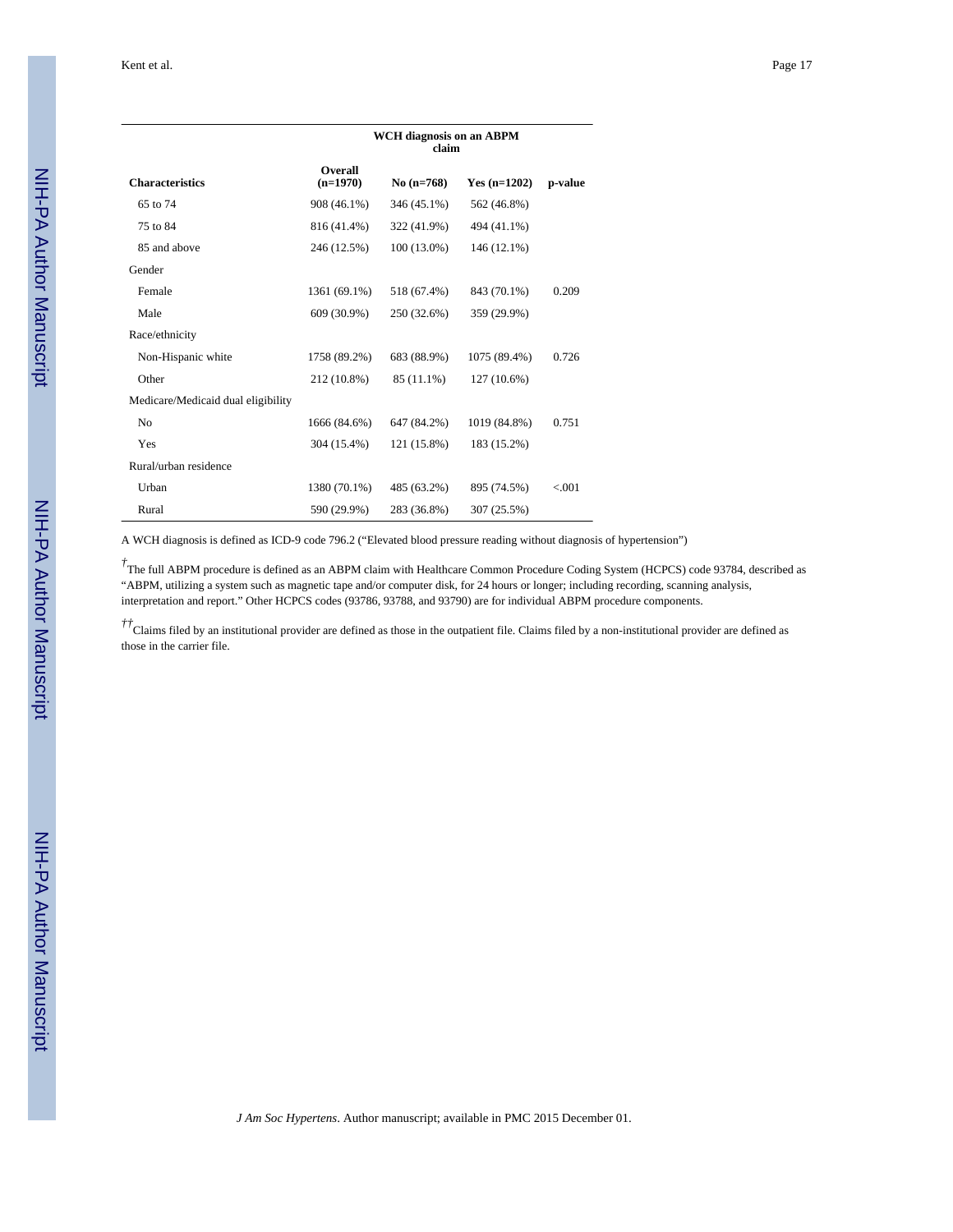# **Table 3**

Number and percent of Medicare beneficiaries in the 2007-2010 5% sample with a reimbursed ABPM claim, overall and among those without a white Number and percent of Medicare beneficiaries in the 2007–2010 5% sample with a reimbursed ABPM claim, overall and among those without a white coat hypertension (WCH) diagnosis on a claim. coat hypertension (WCH) diagnosis on a claim.

|                                                                            |             | All beneficiaries            |              | on ABPM claim        | Without WCH diagnosis        |         |
|----------------------------------------------------------------------------|-------------|------------------------------|--------------|----------------------|------------------------------|---------|
|                                                                            |             | <b>ABPM</b> claim reimbursed |              |                      | <b>ABPM</b> claim reimbursed |         |
| Characteristics                                                            | Ž,          | Yes                          | p-value      | $\tilde{\mathbf{z}}$ | Yes                          | p-value |
| Overall                                                                    | 623 (31.6%) | 1347 (68.4%)                 | $\mathbf{I}$ | 549 (71.5%)          | 219 (28.5%)                  | t       |
| History of WCH                                                             |             |                              |              |                      |                              |         |
| $\tilde{\mathbf{z}}$                                                       | 585 (33.3%) | 1170 (66.7%)                 | $5001 -$     | 526 (72.1%)          | 204 (27.9%)                  | 0.125   |
| Yes                                                                        | 38 (17.7%)  | 177 (82.3%)                  |              | 23 (60.5%)           | 15 (39.5%)                   |         |
| Full ABPM procedure claim type <sup>†</sup>                                |             |                              |              |                      |                              |         |
| Full procedure                                                             | 547 (35.4%) | 999 (64.6%)                  | 5001         | 482 (84.1%)          | 91 (15.9%)                   | 5001    |
| Components                                                                 | 76 (17.9%)  | 348 (82.1%)                  |              | 67 (34.4%)           | 128 (65.6%)                  |         |
| ABPM claim filed by cardiologist                                           |             |                              |              |                      |                              |         |
| $\tilde{z}$                                                                | 362 (32.8%) | 740 (67.2%)                  | 0.188        | 319 (69.2%)          | 142 (30.8%)                  | 0.085   |
| Yes                                                                        | 261 (30.1%) | 607 (69.9%)                  |              | 230 (74.9%)          | 77 (25.1%)                   |         |
| ABPM claim filed by an institutional provider <sup>††</sup>                |             |                              |              |                      |                              |         |
| $\mathsf{S}^{\mathsf{o}}$                                                  | 577 (34.4%) | 1099 (65.6%)                 | $000 -$      | 512 (83.3%)          | 103 (16.7%)                  | 001     |
| Yes                                                                        | 46 (15.6%)  | 248 (84.4%)                  |              | 37 (24.2%)           | 116 (75.8%)                  |         |
| Number of hypertension diagnoses before ABPM<br>claims                     |             |                              |              |                      |                              |         |
| $\circ$                                                                    | 64 (27.8%)  | 166 (72.2%)                  | 0.397        | 54 (74.0%)           | 19 (26.0%)                   | 0.880   |
| $1 \text{ to } 5$                                                          | 345 (32.4%) | 719 (67.6%)                  |              | 295 (71.1%)          | 120 (28.9%)                  |         |
| 6 or more                                                                  | 214 (31.7%) | 462 (68.3%)                  |              | 200 (71.4%)          | 80 (28.6%)                   |         |
| Number of antihypertensive medication classes<br>filled before ABPM claims |             |                              |              |                      |                              |         |
| $\circ$                                                                    | 72 (27.9%)  | 186 (72.1%)                  | 0.274        | 54 (79.4%)           | $14(20.6\%)$                 | 0.315   |
| 1 or 2                                                                     | 220 (31.1%) | 488 (68.9%)                  |              | 196 (70.5%)          | 82 (29.5%)                   |         |
| 3 or more                                                                  | 197 (34.1%) | 381 (65.9%)                  |              | 183 (69.6%)          | 80 (30.4%)                   |         |
| History of diabetes                                                        |             |                              |              |                      |                              |         |
| $\tilde{z}$                                                                | 468 (31.6%) | 1011 (68.4%)                 | 0.975        | 405 (72.6%)          | 153 (27.4%)                  | 0.273   |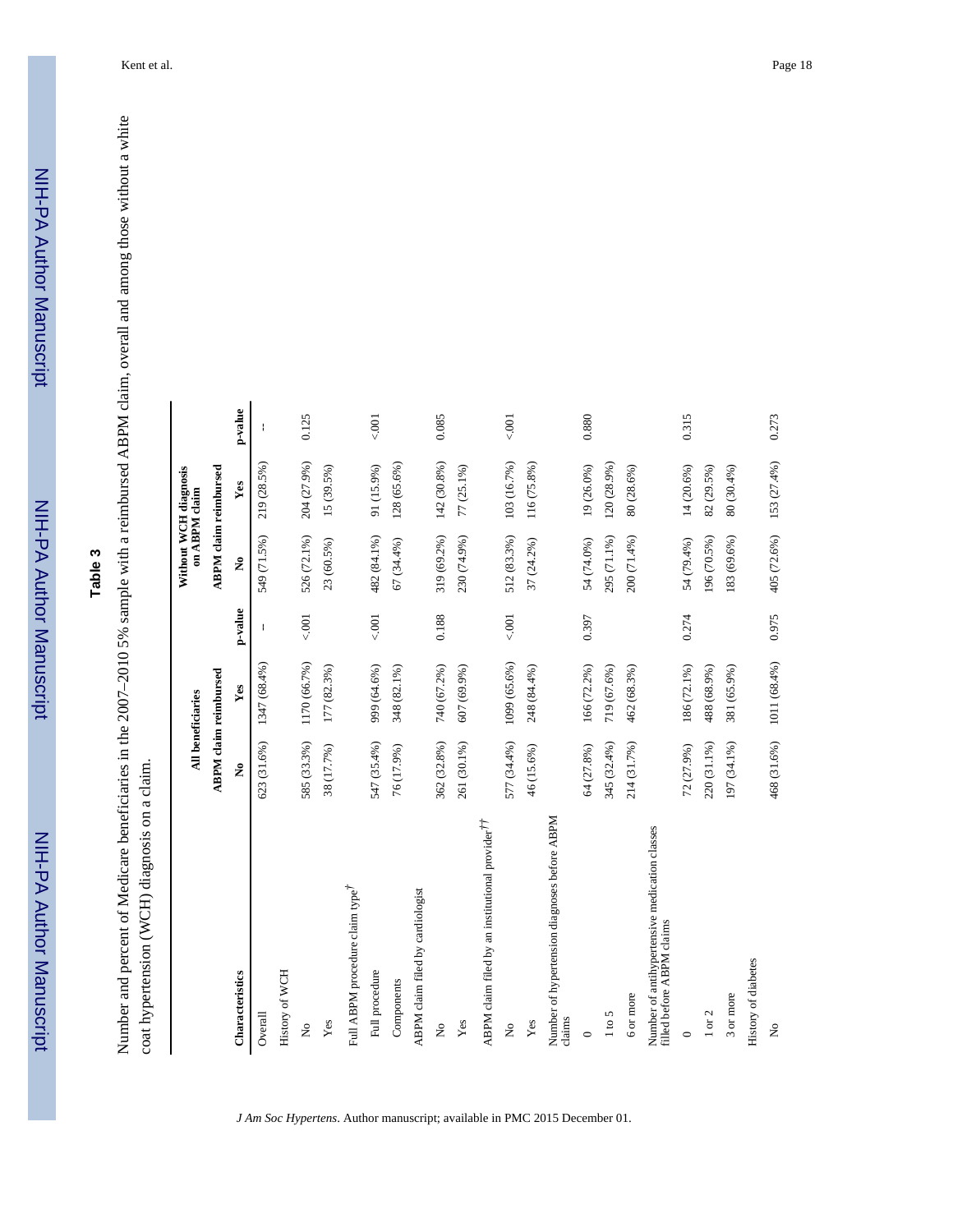|                                    |             | <b>All beneficiaries</b>     |         | Without WCH diagnosis | on ABPM claim                |         |
|------------------------------------|-------------|------------------------------|---------|-----------------------|------------------------------|---------|
|                                    |             | <b>ABPM</b> claim reimbursed |         |                       | <b>ABPM</b> claim reimbursed |         |
| Characteristics                    | Ž,          | Yes                          | p-value | $\tilde{\mathbf{z}}$  | Yes                          | p-value |
| Yes                                | 155 (31.6%) | 336 (68.4%)                  |         | 144 (68.6%)           | 66 (31.4%)                   |         |
| History of coronary heart disease  |             |                              |         |                       |                              |         |
| $\tilde{S}$                        | 365 (31.8%) | 783 (68.2%)                  | 0.848   | 316 (69.0%)           | 142 (31.0%)                  | 0.063   |
| Yes                                | 258 (31.4%) | 564 (68.6%)                  |         | 233 (75.2%)           | 77 (24.8%)                   |         |
| History of kidney disease          |             |                              |         |                       |                              |         |
| $\tilde{\mathsf{z}}$               | 515 (31.7%) | 1111 (68.3%)                 | 0.920   | 448 (71.8%)           | 176 (28.2%)                  | 0.692   |
| Yes                                | 108 (31.4%) | 236 (68.6%)                  |         | 101 (70.1%)           | 43 (29.9%)                   |         |
| Age, years                         |             |                              |         |                       |                              |         |
| 65 to 74                           | 287 (31.6%) | 621 (68.4%)                  | 0.944   | 251 (72.5%)           | 95 (27.5%)                   | 0.837   |
| 75 to 84                           | 256 (31.4%) | 560 (68.6%)                  |         | 227 (70.5%)           | 95 (29.5%)                   |         |
| 85 and above                       | 80 (32.5%)  | 166 (67.5%)                  |         | 71 (71.0%)            | 29 (29.0%)                   |         |
| Gender                             |             |                              |         |                       |                              |         |
| Female                             | 417 (30.6%) | 944 (69.4%)                  | 0.160   | 368 (71.0%)           | 150 (29.0%)                  | 0.696   |
| Male                               | 206 (33.8%) | 403 (66.2%)                  |         | 181 (72.4%)           | 69 (27.6%)                   |         |
| Race/ethnicity                     |             |                              |         |                       |                              |         |
| Non-Hispanic white                 | 553 (31.5%) | 1205 (68.5%)                 | 0.644   | 483 (70.7%)           | 200 (29.3%)                  | 0.182   |
| Other                              | 70 (33.0%)  | 142 (67.0%)                  |         | 66 (77.6%)            | 19 (22.4%)                   |         |
| Medicare/Medicaid dual eligibility |             |                              |         |                       |                              |         |
| $\mathsf{S}^{\mathsf{o}}$          | 523 (31.4%) | 1143 (68.6%)                 | 0.605   | 456 (70.5%)           | 191 (29.5%)                  | 0.155   |
| Yes                                | 100 (32.9%) | 204 (67.1%)                  |         | 93 (76.9%)            | 28 (23.1%)                   |         |
| Rural/urban residence              |             |                              |         |                       |                              |         |
| Urban                              | 412 (29.9%) | 968 (70.1%)                  | 0.010   | 363 (74.8%)           | 122 (25.2%)                  | 0.007   |
| Rural                              | 211 (35.8%) | 379 (64.2%)                  |         | 186 (65.7%)           | 97 (34.3%)                   |         |

A WCH diagnosis is defined as ICD-9 code 796.2 ("Elevated blood pressure reading without diagnosis of hypertension")

*†*The full ABPM procedure is defined as an ABPM claim with Healthcare Common Procedure Coding System (HCPCS) code 93784, described as "ABPM, utilizing a system such as magnetic tape and/or The full ABPM procedure is defined as an ABPM claim with Healthcare Common Procedure Coding System (HCPCS) code 93784, described as "ABPM, utilizing a system such as magnetic tape and/or<br>The full ABPM procedure is defined computer disk, for 24 hours or longer, including recording, scanning analysis, interpretation and report." Other HCPCS codes (93786, 93788, and 93790) are for individual ABPM procedure components. computer disk, for 24 hours or longer; including recording, scanning analysis, interpretation and report." Other HCPCS codes (93786, 93788, and 93790) are for individual ABPM procedure components.

 $t^{\dagger}$ Claims filed by an institutional provider are defined as those in the outpatient file. Claims filed by a non-institutional provider are defined as those in the carrier file. *††*Claims filed by an institutional provider are defined as those in the outpatient file. Claims filed by a non-institutional provider are defined as those in the carrier file.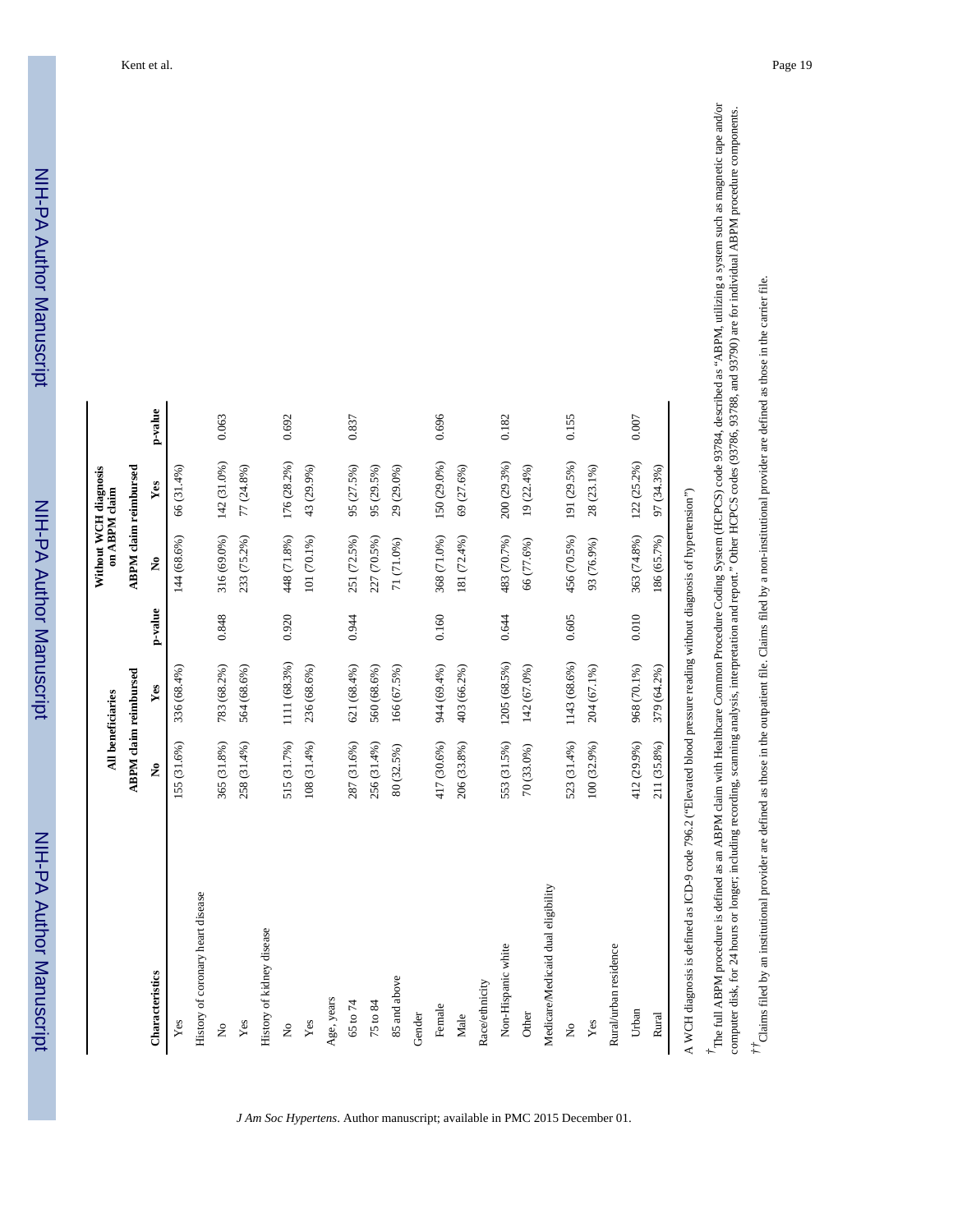#### **Table 4**

Multivariable adjusted relative risks for a reimbursed ambulatory blood pressure monitoring (ABPM) claim associated with Medicare beneficiary characteristics among those without a claim listing a white coat hypertension (WCH) diagnosis (n=768).

|                                                                            |                   | <b>Relative risk</b><br>(95% confidence interval) |
|----------------------------------------------------------------------------|-------------------|---------------------------------------------------|
|                                                                            | Unadjusted        | Fully adjusted <sup>†††</sup>                     |
| History of WCH                                                             |                   |                                                   |
| No                                                                         | 1 (reference)     | 1 (reference)                                     |
| Yes                                                                        | 1.41(0.94, 2.13)  | 1.37(0.99, 1.90)                                  |
| ABPM procedure claim type <sup><math>\tau</math></sup>                     |                   |                                                   |
| Full procedure                                                             | 1 (reference)     | 1 (reference)                                     |
| Components                                                                 | 4.13 (3.34, 5.12) | 2.05(1.45, 2.88)                                  |
| ABPM claim filed by cardiologist                                           |                   |                                                   |
| No                                                                         | 1 (reference)     | 1 (reference)                                     |
| Yes                                                                        | 0.81(0.64, 1.03)  | 0.94(0.77, 1.15)                                  |
| ABPM claim filed by an institutional provider $\ddot{\mathcal{T}}$         |                   |                                                   |
| No                                                                         | 1 (reference)     | 1 (reference)                                     |
| Yes                                                                        | 4.53 (3.72, 5.52) | 2.47(1.79, 3.42)                                  |
| Number of hypertension diagnoses before<br><b>ABPM</b> claims              |                   |                                                   |
| $\mathbf{0}$                                                               | 1 (reference)     | 1 (reference)                                     |
| $1$ to 5                                                                   | 1.11 (0.73, 1.68) | 1.07(0.76, 1.52)                                  |
| 6 or more                                                                  | 1.10(0.71, 1.69)  | 0.97(0.67, 1.42)                                  |
| Number of antihypertensive medication classes<br>filled before ABPM claims |                   |                                                   |
| $\mathbf{0}$                                                               | 1 (reference)     | 1 (reference)                                     |
| 1 or 2                                                                     | 1.43(0.87, 2.36)  | 1.21(0.78, 1.87)                                  |
| 3 or more                                                                  | 1.42(0.87, 2.31)  | 1.35(0.87, 2.10)                                  |
| History of diabetes                                                        |                   |                                                   |
| No                                                                         | 1 (reference)     | 1 (reference)                                     |
| Yes                                                                        | 1.15(0.90, 1.46)  | 1.16(0.92, 1.45)                                  |
| History of coronary heart disease                                          |                   |                                                   |
| No                                                                         | 1 (reference)     | 1 (reference)                                     |
| Yes                                                                        | 0.80(0.63, 1.02)  | 0.83(0.67, 1.03)                                  |
| History of kidney disease                                                  |                   |                                                   |
| No                                                                         | 1 (reference)     | 1 (reference)                                     |
| Yes                                                                        | 1.06(0.80, 1.40)  | 0.97(0.76, 1.23)                                  |
| Age, years                                                                 |                   |                                                   |
| 65 to 74                                                                   | 1 (reference)     | 1 (reference)                                     |
| 75 to 84                                                                   | 1.07(0.84, 1.37)  | 1.04(0.84, 1.28)                                  |
| 85 and above                                                               | 1.06(0.74, 1.50)  | 0.99(0.74, 1.33)                                  |
| Gender                                                                     |                   |                                                   |